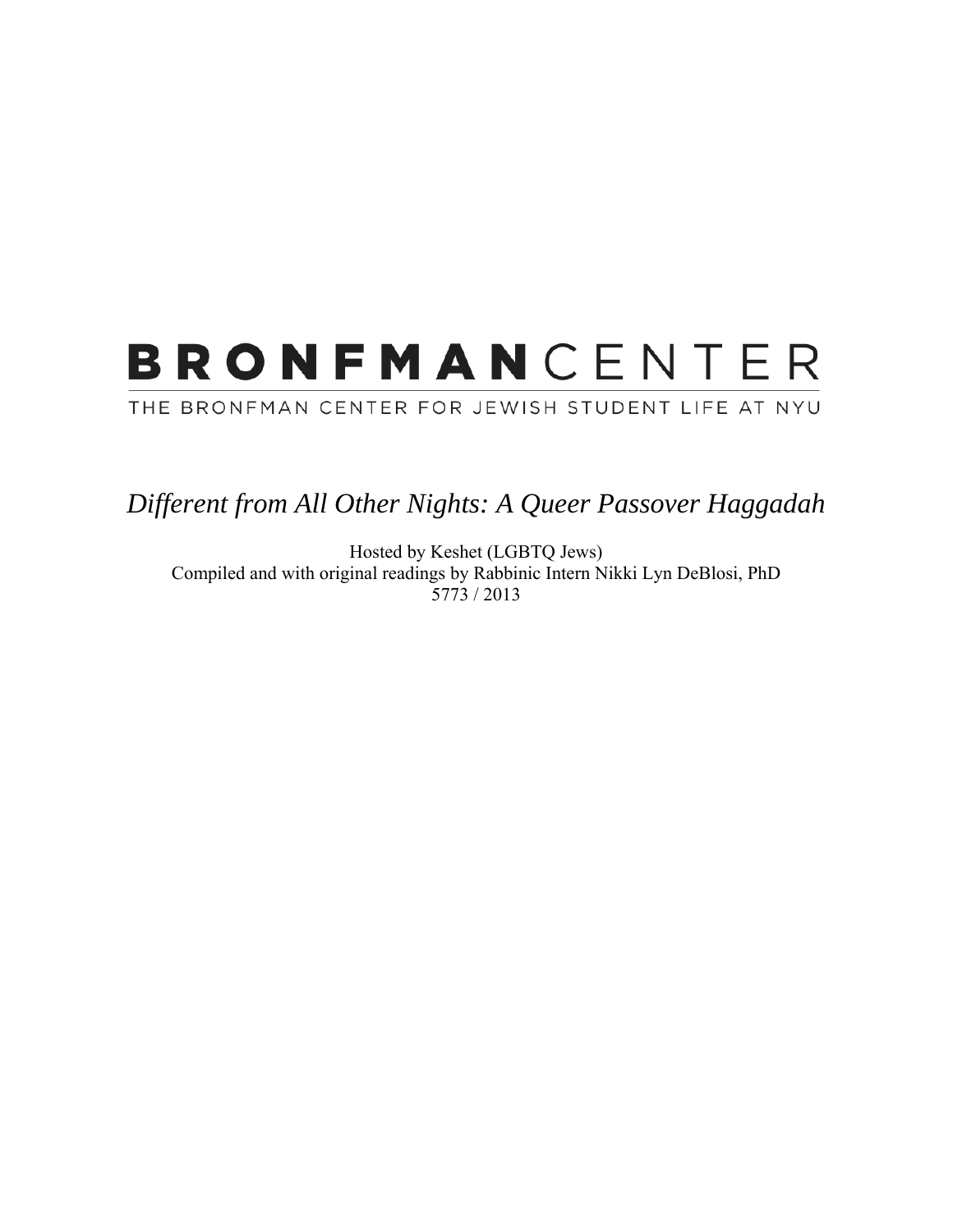#### **PREFACE**

Passover celebrates freedom and liberation from bondage. The Hebrew word for Egypt—םִיַרְצִמ *Mitzrayim*—reminds us of the word רַמצֶ *metzar*—"strait" or "narrow place." We gather together to celebrate not only the Exodus from Egypt, but also our own coming out of narrow places.

Our journey tonight is not so very different from the narrative journey Jews take each and every year gathered around the *seder* table. We will tell stories of the Israelites' hasty departure from Egypt and of their miraculous passage through the Sea. We will sing of how God liberated Israel with a mighty hand and an outstretched arm. We will ask questions and, through the symbols and tastes of the Passover meal, begin to answer them—using the words of an evolving Jewish tradition and bringing our whole selves, all of our accumulated experience, with us to the table.

In some ways, this *seder* is like any other *seder*. And yet tonight is different. Tonight we especially honor those too often marginalized and ignored. We gather as a fully inclusive family with special attention to our queer community, broadly defined.

This *haggadah* comprises songs, blessings, and readings culled from several sources—from the Rabbinic Passover *seder* to contemporary queer *haggadot* produced by LGBTQIA organizations and synagogues (every effort has been made to cite when possible). It is a *seder* for all of us.

We celebrate Passover—חַסֶפּ *Pesach*—as a commemoration of events long past. We recall the years of bitter bondage. We remember that final, terrible plague which "passed over" —חַפּס *pasach*—the homes of the Israelites, who would that very night leave Egypt, their dough still unleavened. JQ International's *GLBTQ Passover Haggadah* notes that "the holiday of Passover has grown to represent a time to remember the struggle for civil liberty in our current day lives or in other words, individuals whose recognition of rights and validation of identity have been '*passed over*'" by the broader culture (Los Angeles, 2008, available online; 2). Tonight, we listen to voices that have been too long passed over, and we call out for stories of Exodus*—*of יאָהִצְי *yetziah*. These are stories of going forth into freedom. Stories of coming out.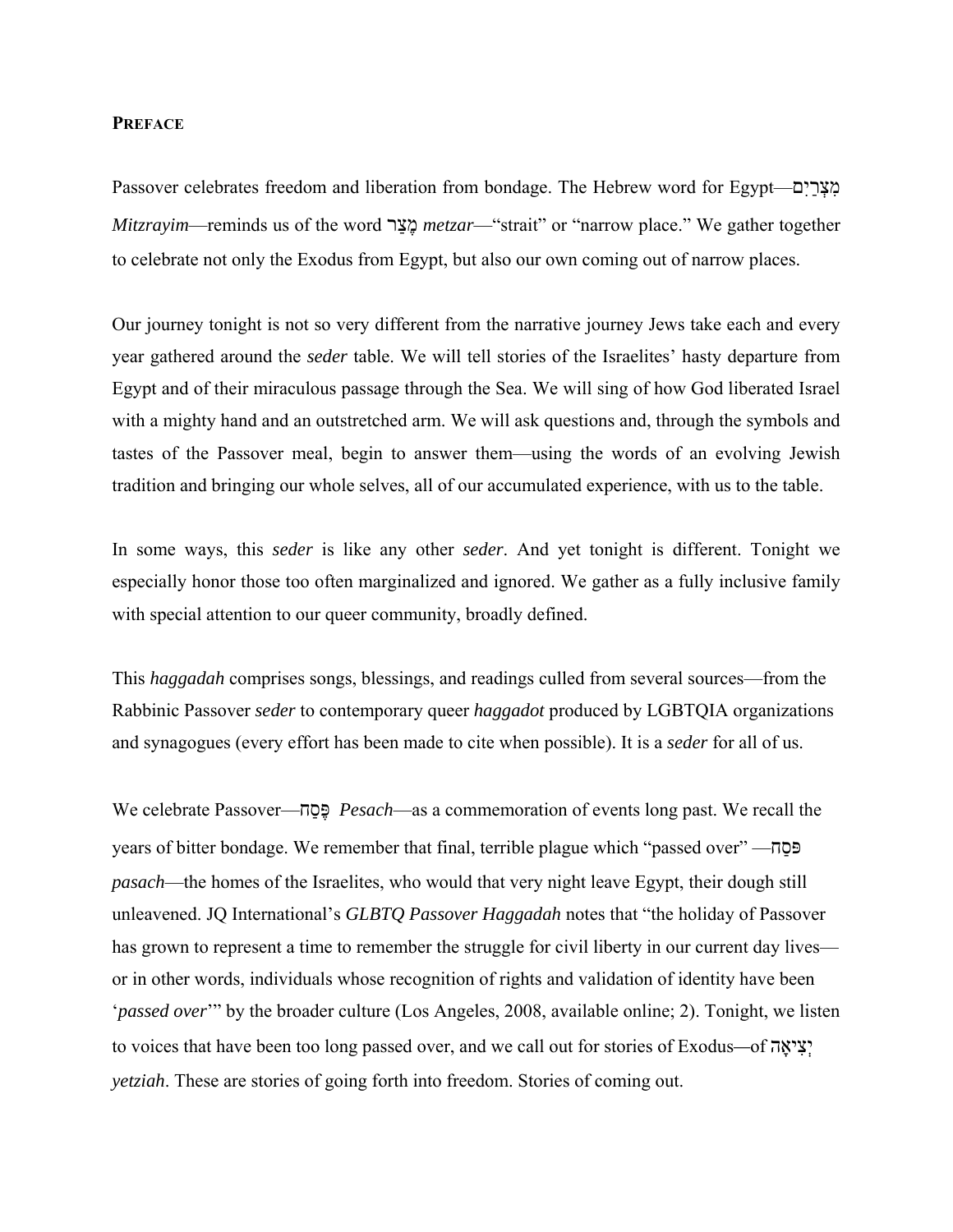# ORDER סֶדֶר

| INTRODUCTION: DIFFERENT FROM ALL OTHERS | $\mathbf{1}$   |
|-----------------------------------------|----------------|
| CANDLELIGHTING                          | $\overline{2}$ |
| MIRIAM'S CUP                            | 3              |
| <b>BLESSING DIFFERENCES</b>             | $\overline{4}$ |
| <b>KADEISH</b>                          | $\overline{4}$ |
| <b>URCHATZ</b>                          | 6              |
| <b>KARPAS</b>                           | 6              |
| YAHATZ                                  | 6              |
| MAGID:                                  | 7              |
| THE FOUR QUESTIONS                      | $\tau$         |
| THE FOUR CHILDREN                       | 9              |
| THE TEN PLAGUES                         | 11             |
| <b>DAYEINU</b>                          | 12             |
| THE SECOND CUP                          | 13             |
| THE SYMBOLS                             | 13             |
| <b>ROHTZAH</b>                          | 14             |
| <b>MOTZI MATZAH</b>                     | 14             |
| <b>MAROR</b>                            | 15             |
| <b>KORECH</b>                           | 15             |
| <b>SHULHAN ORECH</b>                    | 16             |
| <b>TZAFUN</b>                           | 16             |
| <b>BARECH</b>                           | 16             |
| THE THIRD CUP                           | 17             |
| SONGS (AND DESSERT)                     | 17             |
| THE FOURTH CUP                          | 18             |
| ELIJAH'S CUP                            | 18             |
| CONCLUSION                              | 19             |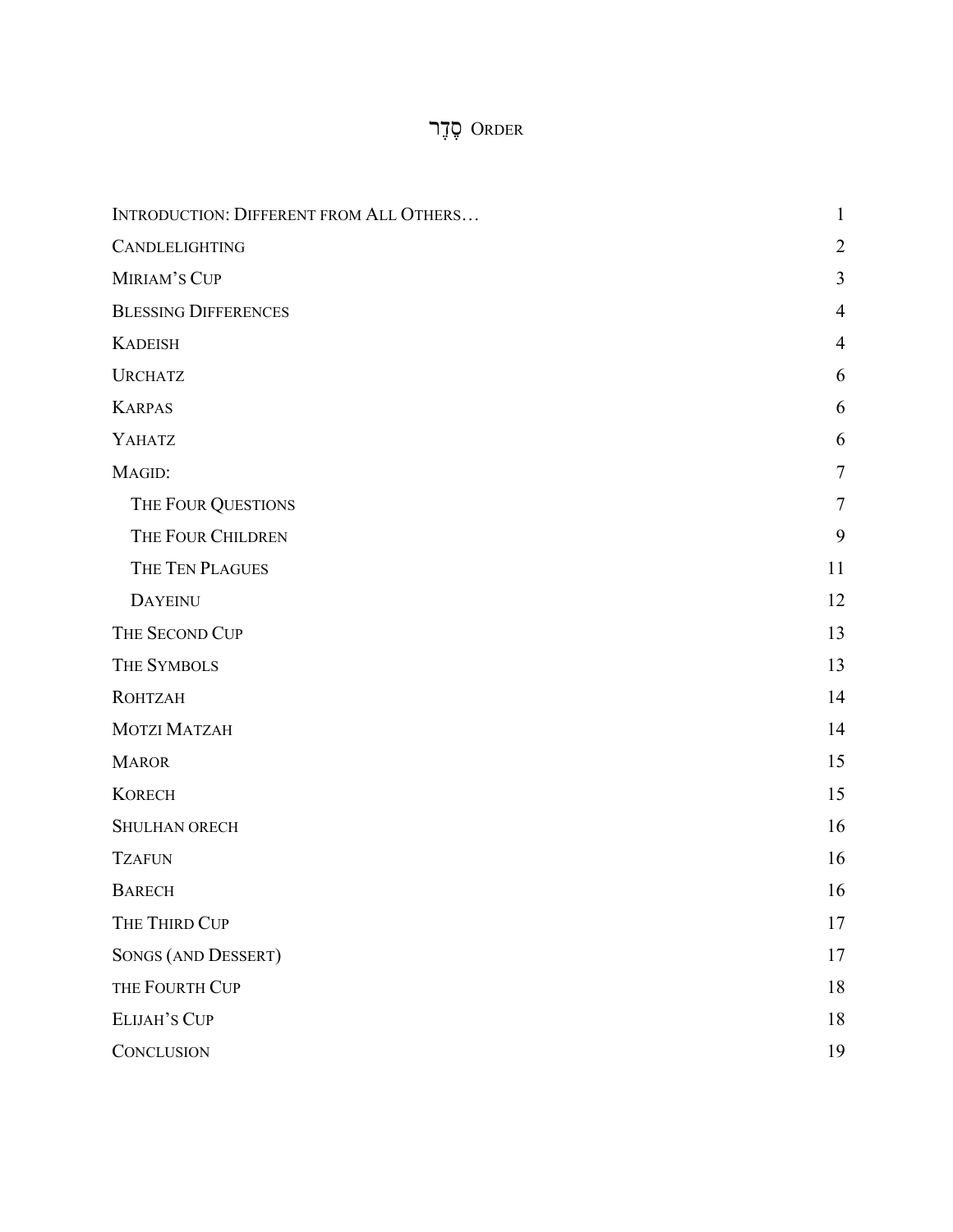#### **INTRODUCTION: DIFFERENT FROM ALL OTHERS…**

Each year, Jews at *seder* tables across the world dutifully chant the first of four traditional questions: "Why is this night different from all other nights?"

But in Hebrew the question omits the word "why," asking instead: "*Mah nishtanah ha-lailah ha-zeh mi-kol ha-leilot? What differentiates* this night from all other nights?"

*Why don't you celebrate Christmas? Why don't you date girls? Why are you in the "wrong" bathroom? Why won't you just eat a cheeseburger? Why can't you make up your mind between gay and straight? Why don't you keep kosher? Why do you have to "flaunt" your difference?*

Sometimes *why* questions put us on the defensive. We worry that we have to justify our difference, or even our very existence. Sometimes we feel we have to squeeze ourselves into a very narrow definition of what it means to be Jewish. Sometimes *why* questions imply a value judgment: Why are you this "strange" way rather than that "normal" way? Why are you different, unusual, problematic, "queer"? Why can't you just *fit in*?

Our *seder* tonight is a little queer, for tonight, we need not explain *why* each of us is different. We need only come to the table prepared and open to share and to celebrate what distinguishes us, one from the other.

#### *WE SING TOGETHER.*

הִנֵי מַה טּוֹב וּמָה נָּעִים שֶֶׁבת כֻּלָּנוּ יָחַד .*yachad kulanu shevet naim mah'u tov mah Hinei* Behold! How good and how pleasant it is for us all to dwell together.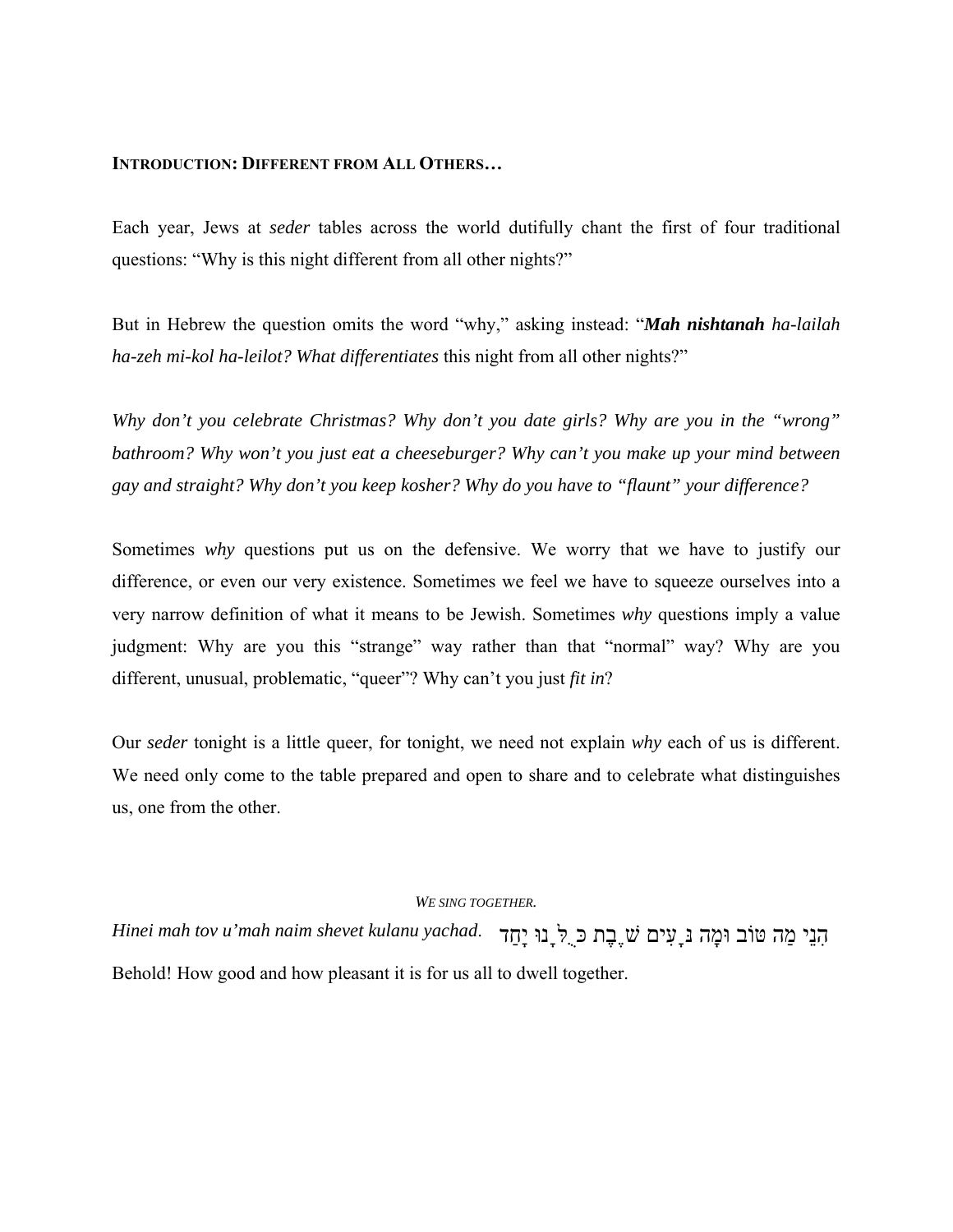# **CANDLELIGHTING** הַדְלִיקַת נֵרוֹת

READER:<sup>1</sup> As we bathe in the light of these candles, we remember all the candles we've lit as Jews, as  $LGBTQI<sup>2</sup>$  people and allies, and as those who struggle for freedom. Shabbat candles. *Yahrtzeit<sup>3</sup>* candles. Candles at AIDS vigils. And candles at Take Back the Night Marches.

READER: As we share in the light of these candles, we rededicate the flame each of us carries within, that small reflection of the Creator's light that is ours to use as a beacon in our work of *tikkun olam*—repairing the world.

READER: We rededicate this small spark that we can use as a match to give light to the hopes and dreams of all people.

*Baruch Atah, Adonai Eloheinu, Melech haolam, asher kideshanu b'mitzvotav, v'tzivanu lehadlik neir shel Yom Tov.*

בּרוּךְ אַתָּה יְיָ אֱל<sup>ֹי</sup>הֵינוּ מֶלֶךְ הָעוֹלָם אֲשֶׁר $^4$ קִדְּשָׁ נוּ בְּמִצְוֹתָיו וְצִוָּנוּ לְהַדְלִיק נֵר שֶׁל יוֹם טוֹב.

Blessed are You, Eternal our God, sovereign of the universe, who sanctifies us with commandments and commands us to kindle the festival lights.

<sup>&</sup>lt;sup>1</sup> The readings on this page are taken from Congregation B'nai Jeshurun's *The Stonewall Shabbat Seder* (June 27, 1997/23 Sivan 5757), 1.

 $2^2$  Different communities have different practices with respect to terminology and initials for the lesbian, gay, bisexual, transgender/ed, genderqueer, queer, intersex/ed, and ally communities. If we have left out an initial or label, it it not meant as a slight to those who identify under that label.

<sup>&</sup>lt;sup>3</sup> Memorial candles commemorating the death of a loved one.

<sup>&</sup>lt;sup>4</sup> This *haggadah* will use both masculine and feminine God-language. These human, bodily metaphors for God are intended not to limit our understanding of God, who is beyond space and time and body, but to expand our understanding. Because Hebrew is a gendered language, we cannot escape "he" and "she" throughout the *seder*; therefore, occasionally grammatical gender agreement has been intentionally eschewed as an effort to include genderqueer and transgendered interpretations.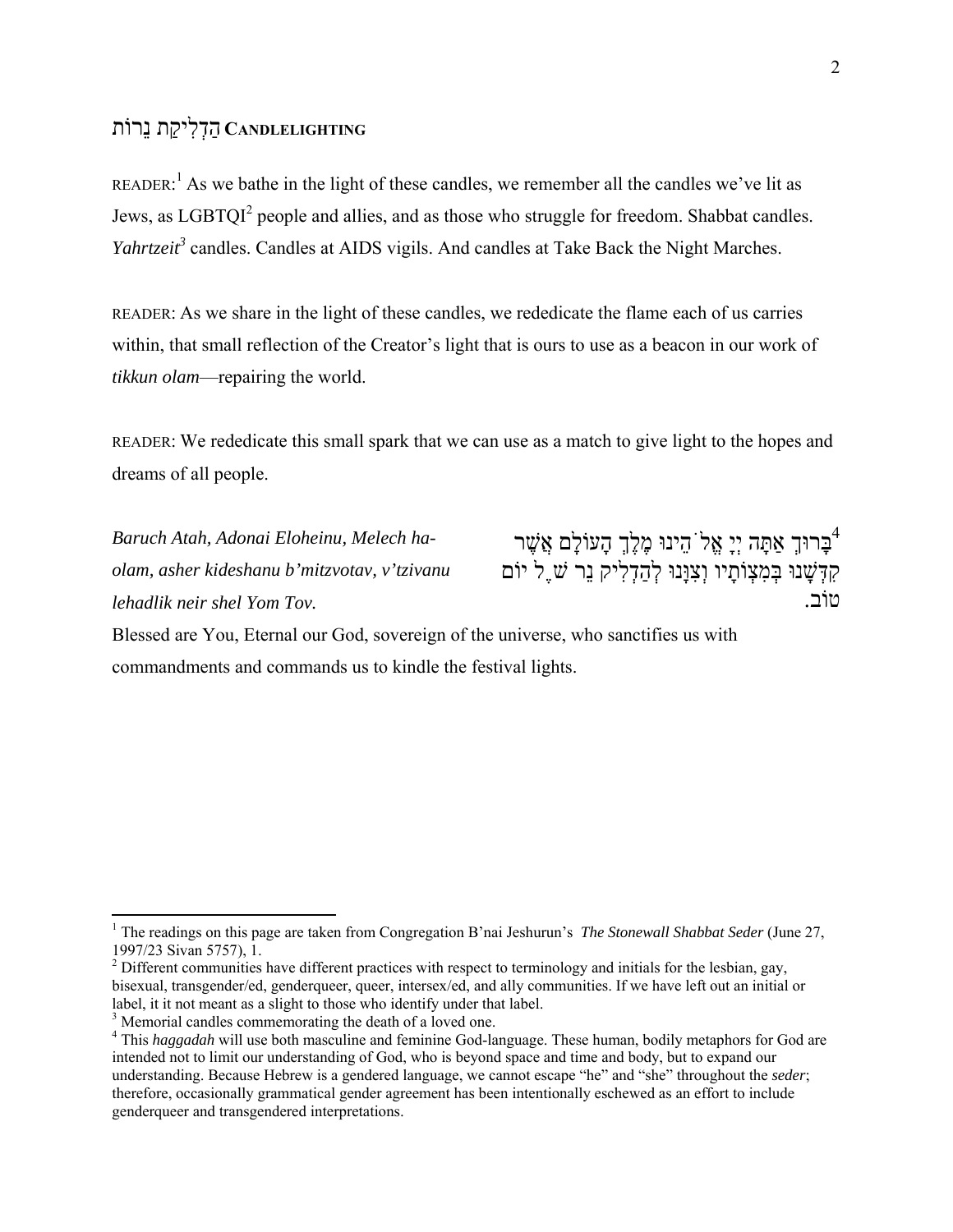# **5CUP S'MIRIAM** כּוֹס מִרְיַם

ALL: We include on our seder table םַיְרִמ כּוֹס *kos Miryam*, Miriam's cup. Legend tells of a mysterious well filled with living waters that followed the Israelites through their wandering in the desert while Miriam was alive.

As we pass around Miriam's cup, each person pours some water from hir<sup>6</sup> own glass into the cup.

READER: In every generation, we experience both oppression and liberation. In our wanderings, both as a people and as individuals, Miriam's well still accompanies us as a sustaining presence in the desert, enabling us not just to survive, but to thrive.

READER: Miriam's well reminds us that our journey has both direction and destination—to a place where freedom is proclaimed for all. A land flowing with milk and honey.

*RAISE MIRIAM'S CUP*.

ALL: *Zot kos Miryam, kos mayim chayyim, zeicher litzi'at Mitzrayim*. This is the cup of Miriam, the cup of living waters, a remembrance of the Exodus from Egypt. May the cup of Miriam refresh and inspire us as we embark on our journey through the *Haggadah*.

<sup>5</sup> Readings adapted from the *The Journey Continues: The Ma'yan Passover Haggadah* (New York: The Jewish Women's Project, 2002 (2000)), 29-30 and from *A Night of Questions: A Passover Haggadah* (Philadelphia: The Reconstructionist Press, 2000), 29.

<sup>&</sup>lt;sup>6</sup> We use the newly-developed gender-neutral pronoun "hir" (pronounced *heer*) in place of "his" or "her" in an effort towards inclusivity.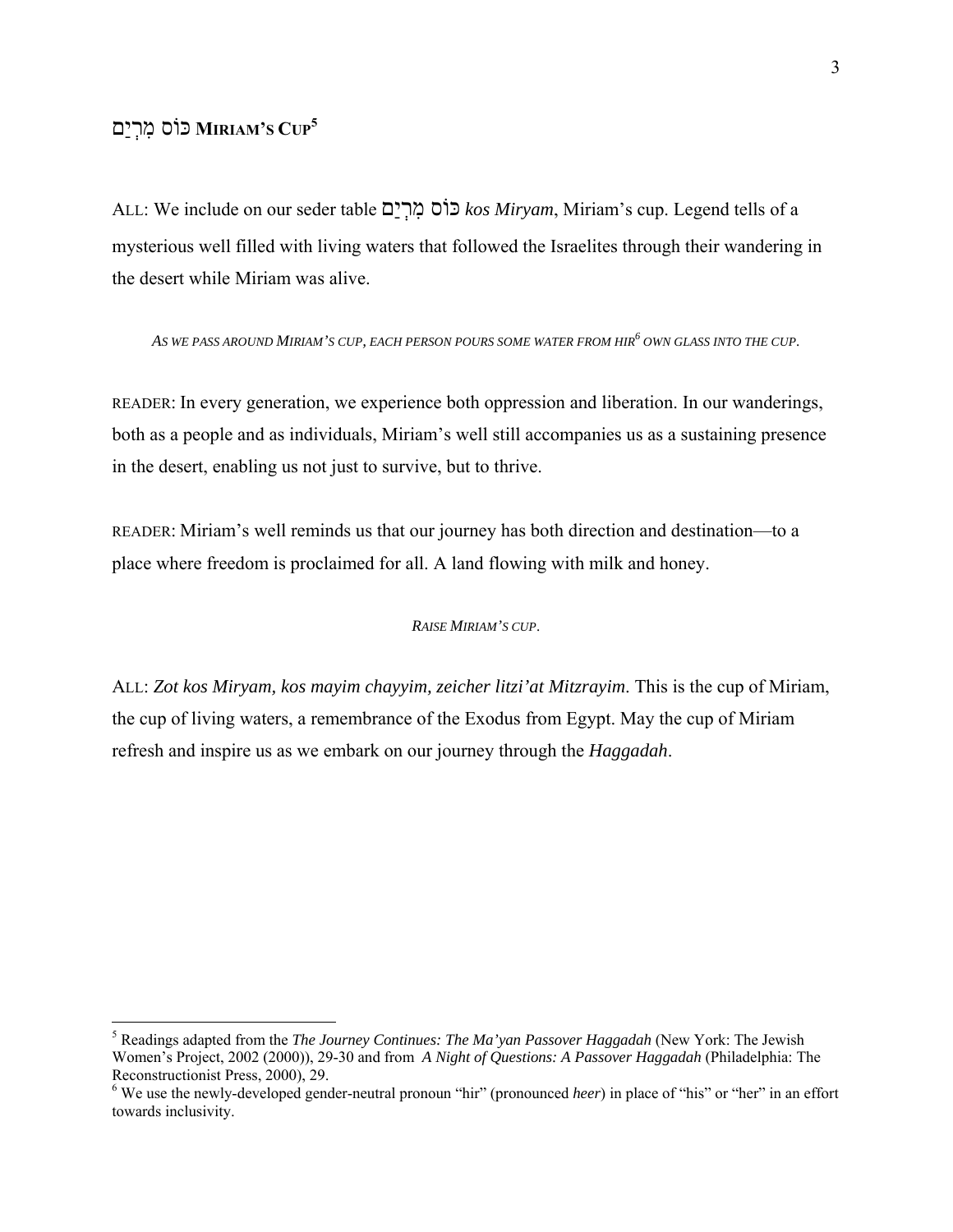#### **BLESSING DIFFERENCES**

*TAKE A MOMENT TO INTRODUCE YOURSELF TO THOSE AROUND YOU. YOU MIGHT SHARE ONE MOTIVATION THAT BROUGHT YOU TO THIS SEDER TABLE. OR PERHAPS ONE ANCESTOR OR INSPIRATIONAL TEACHER WHOSE MEMORY YOU CARRY WITH YOU. TAKE A MOMENT TO SHARE WHAT DISTINGUISHES YOU FROM OTHERS.* 

*Baruch Atah, Adonai Eloheinu, Melech haolam, meshaneh ha-briyot.* ָבְרוּךְ אַתָּה יְיָ אֱל<sup>ֹי</sup>הֵינוּ מֶלֶךְ הָעוֹלָם מְשֹׁנַנֶּ, ַהבְּרִיוֹת. Blessed are You, Eternal our God, sovereign of the universe, who has made all creatures different.

## **(SANCTIFICATION (KADEISH** קַדֵּשׁ

Tonight, our four cups are dedicated to יאָהִצְי *yetziah*—going forth, coming out.

We invite members of our community to share a story before dedicating each cup.

*A MEMBER OF OUR COMMUNITY SHARES A COMING-OUT STORY… WE FILL, LIFT, AND DEDICATE THE FIRST OF FOUR CUPS OF WINE*.

*B'ruchah At, Yah, Eloheinu Ruach ha-olam, boreit p'ri ha-gafen.* בְּרוּכָה ְאַת יָה ,אֱלֹהֵינוּ ַ רוּח הָעוֹלָם ,בּוֹרֵאת פְּרִי הַגָּפֶן.

Blessed are You, Eternal our God, spirit of the universe, who creates the fruit of the vine.

<sup>7</sup> This traditional blessing is recited upon seeing an unusual creature (like an elephant, for example) (*Babylonian Talmud, Brachot* 58b). Here, as in *The Stonewall Seder*, it serves as a way to express our gratitude for the differences and distinctions that make each human being unique.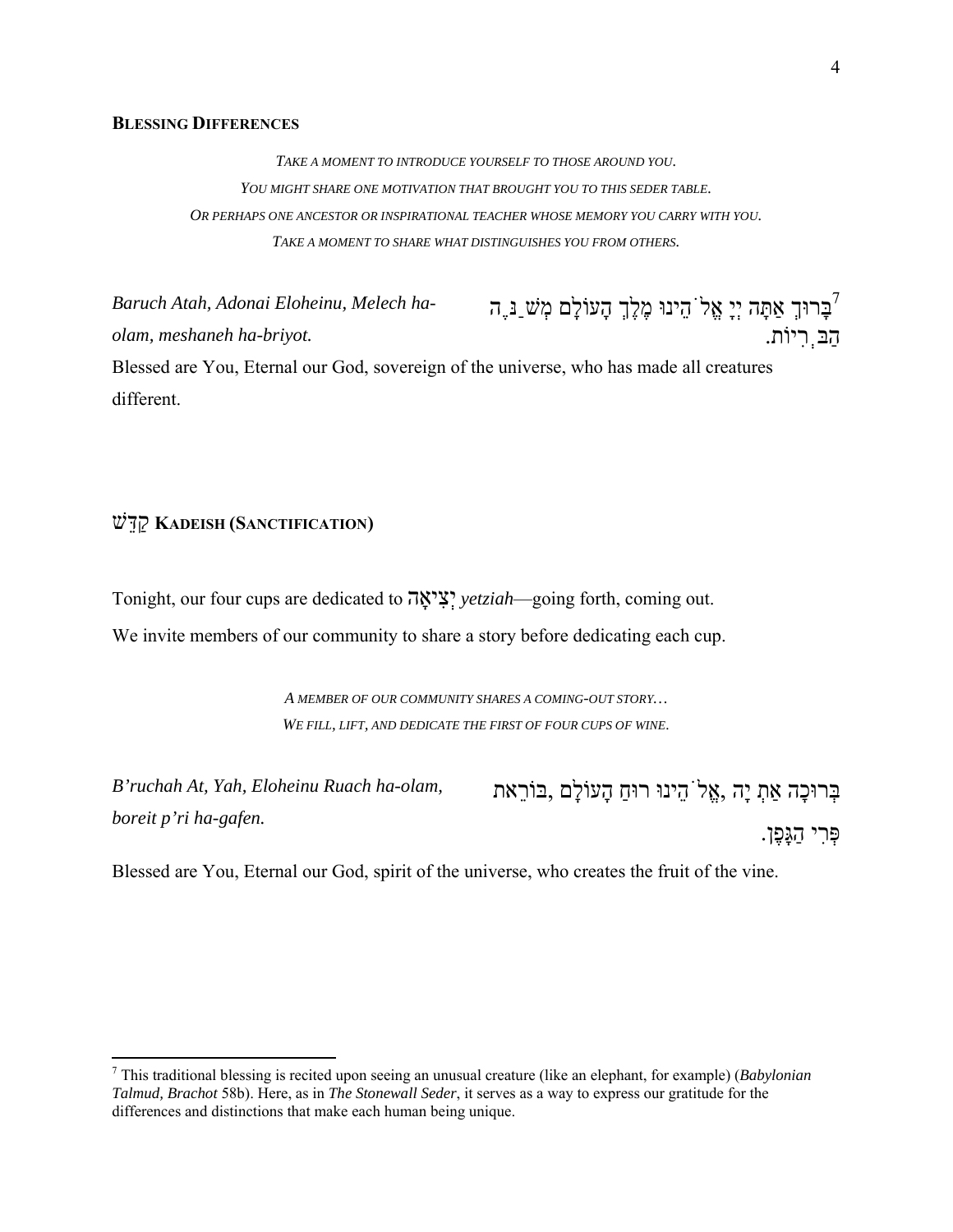*Baruch Atah, Adonai Eloheinu, Melech haolam, asher k'ra'anu la-avodato v'rom'manu bik'dushato, v'kideshanu b'mitzvotav. Va-titen lanu Adonai Eloheinu b'ahavah moadim l'simcha, chagim u'zmanim le-sason, et yom chag ha-matzot ha-zeh, z'man cheiruteinu, mikra kodesh, zeicheir litziyat Mitzrayim. Ki eileinu karata v'otanu kidasha la-avodatecha u'moadei kodshecha b'simcha u'v'sason hinchaltanu. Baruch Atah Adonai m'kadeish Yisrael ve-hazmanim.*

בָרוּך אַתָּה יִיַ ,אֱלֹ הֵינוּ מֵלֵךְ הָעוֹלָם אֲשֵר $^8$ קְרָאֲנוּ לַעבוֹדָתוֹ וְרוֹמְמַנוּ בִּקְדוּשָׁתוֹ ,וְקִדְּשֵׁנוּ בְּמִצְוֹתָיו ,וַתִּ תֶּן-לָנוּ יְיָ אֱלֹהֵינוּ בְּאַהֲבָה מוֹעֲדִים לְשָׂמְחָה חַגִּים וּזְמַנִּים לְשַׂשׂוֹן אֶת-יוֹם חַג הַמַּצוֹת הַזֶּה .זְמַן חֵרוּתֵנוּ ,מִקְרָא קֹדֶשׁ ,זֶכֶר לִיצִיאַת מִצְרַיִם .כִּי אֲלֵינוּ קַרַאת וְאוֹתַנוּ קִדַּשָׁתַּ לַעבוֹדָתֶךָ וּמוֹעֲדֵי קַדָּשֶׁךָ ָבְשִׂמְחָה וּבְשֵׂשׂוֹן הִנְחַלְתֲּנוּ :בַּרוּךָ אִתַּה יְיָ מְקַדֵּשׁ יִשְׂ רָאֵל וְהַזְמַנִּים.

Blessed are You, Eternal our God, sovereign of the universe, who has called us to Your service, and made us holy with your *mitzvot,* and given us, Eternal our God, in love, the festivals for happiness, the holidays and seasons for rejoicing, this day of the festival of *matzot*, season of our freedom, a holy convocation, a remembrance of the going-out from Egypt. For you have called to us, and made us holy for Your service, and Your holy festivals, in happiness and joy, You have given us, to have and to hand on. Blessed are You, Eternal, who raises up to holiness the people Israel and their festival times.

*B'ruchah At, Yah, Eloheinu Ruach ha-olam, shehecheyanu, v'kiy'manu, v'higiyanu la-* בְּרוּכָה ְאַת יָה ,אֱלֹהֵינוּ ַ רוּח הָעוֹלָם ,שֶׁ הֶחֱיָנוּ וְקִיְּמָנוּ וְהִגִּיעָנוּ לַזְּמַן הַזֶּה.

*z'man ha-zeh.*

Blessed are You, Eternal our God, Spirit of the Universe, who enlivened us, sustained us, and enabled us to reach this season.

<sup>8</sup> This *haggadah* uses the festival *kiddush* of the Reconstructionist movement, as it appears in *A Night of Questions: A Passover Haggadah*, which emphasizes the shared destiny of the Jewish people with the other peoples with whom we share this world (32). Language of chosenness and exaltedness has been altered to reflect both our unique relationship with the God of our ancestors and our responsibility to all peoples.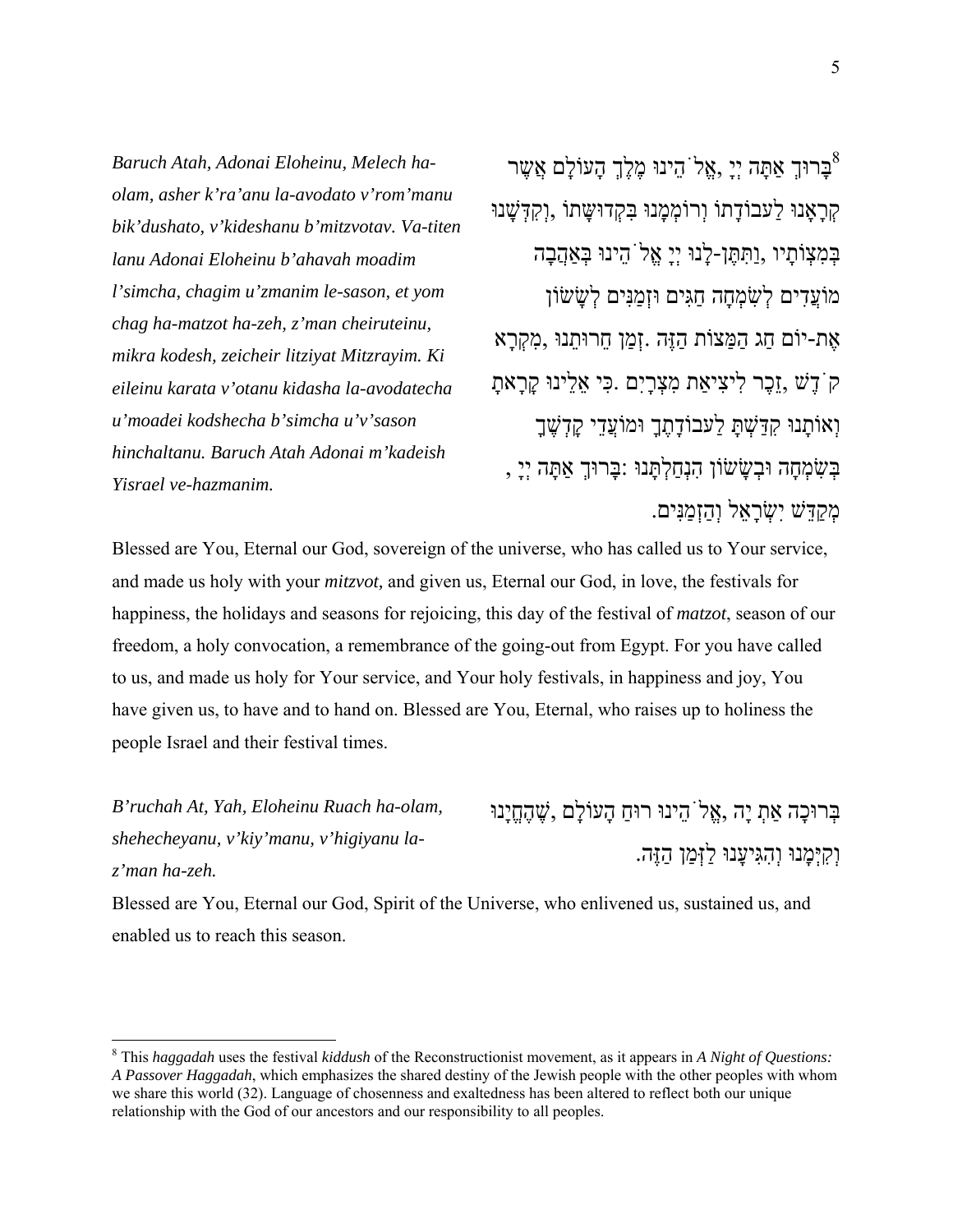# **(WASHING SYMBOLIC (URCHATZ** וּרְחַץ **9**

READER: In Hebrew, *urchatz* means "washing" or "cleansing." In Aramaic, sister language to Hebrew, *urchatz* means "trusting." As we wash each others' hands, we reflect on this act of trust and welcoming, recalling the sources of hope and trust we want to bring into the world for ourselves and each other.

*WE PASS AROUND THE BOWL AND CUP AND WASH. NO BLESSING IS SAID.* 

# **(GREENS EATING (KARPAS** כַּרְפַּס

*WE DIP THE GREEN VEGETABLE TWICE IN SALT WATER, SYMBOLIZING THE TEARS OF THE PEOPLE ISRAEL IN SLAVERY.* 

*Baruch Atah, Adonai Eloheinu, Melech haolam, borei p'ri ha-adama.* בּ ְ ָרוּך אַתָּה יְיָ אֱלֹהֵינוּ מֶלְֶך הָעוֹלָם בּוֹרֵא פְּרִי הָאֲדָמָה. Blessed are You, Eternal our God, sovereign of the universe, who creates the fruit of the earth.

#### ץַחַי **YAHATZ (BREAKING THE MIDDLE MATZAH)**

*WE BREAK THE MIDDLE PIECE OF MATZAH, HIDING IT AS THE AFIKOMAN, THE RETRIEVAL OF WHICH WILL END OUR SEDER.* 

READER: <sup>10</sup> No prayer is recited before we break the middle *matzah* on our *seder* table. This is a silent act. We realize that, like the broken *matzah*, we are all incomplete, with prayers yet to be fulfilled, promises still to be redeemed.

<sup>9</sup> Adapted from the 2012 Keshet *haggadah* for NYU's Bronfman Center, itself adapted from online sources. I regret that I was unable to locate the original sources in order to cite them properly. 10 Harold Schulweis, excerpted in *A Night of Questions: A Passover Haggadah*, 40.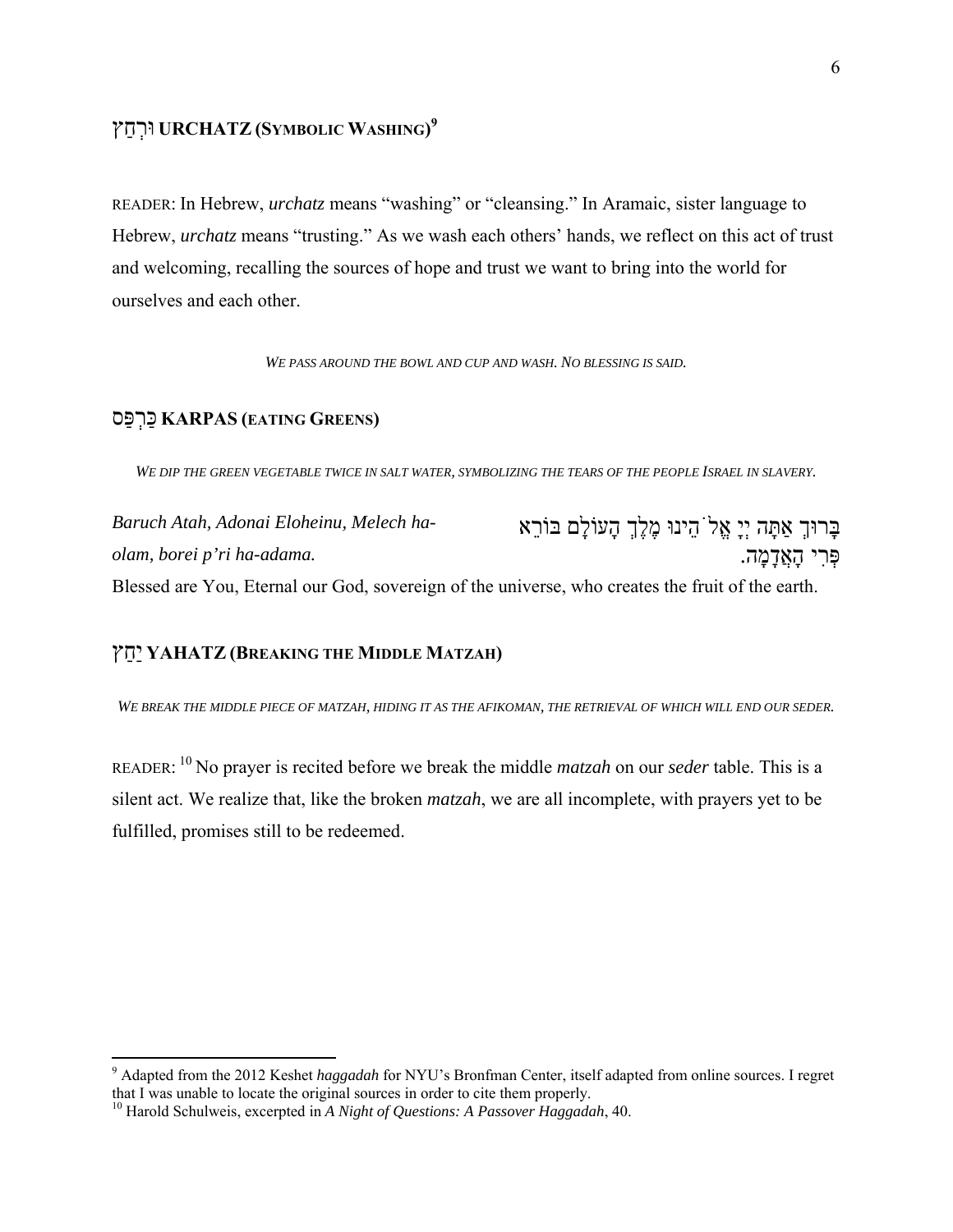#### **(NARRATION (MAGID** מַגִּיד

#### *WE RAISE THE MATZAH AND SING…*

*Ha –lachma, ha-lachma anya di achalu, di achalu avahatana, b'ara, b'ara d'Mitzrayim…*

| הָא לַחְמָא הָא לַחְמָא עַנְיָא       |
|---------------------------------------|
| דִּי אֲכָלוּ דִּי אֲכָלוּ אַבְהָתָנָא |
| ִבְאַרְעָא בְּאַרְעָא דְמִצְרָיִם.    |

ALL: This is the bread of affliction which our ancestors ate in the land of Egypt. Let all who are hungry come and eat. Let all who are needy come and celebrate Passover. Now we are here; next year may we be in Israel. Now we are slaves; next year may we be free.

#### **THE FOUR QUESTIONS**

READER:<sup>11</sup> Questions, even the most irreverent, seed the freedom that we celebrate tonight. When God, taking Abraham into his confidence, announced the destruction of Sodom and Gomorrah, the man responded with rebellion. "Heaven forbid You to do a thing like this, to deal death to the innocent along with the guilty. Heaven forbid for You! Will not the Judge of all the earth do justice?!" (Genesis 18:24-25).

READER: The irreverence displayed here takes the breath away. But even more breathtaking is the divine response. God doesn't consume God's inquisitor in a pillar of fire. Instead God submits to Abraham's questioning. Had God instead flamed up in aggrieved piety, then the story we tell tonight could never have been written, not a word of it.

READER: Perhaps tonight there is one who sits at the table, harboring an irreverent question, one that challenges the assumptions that have brought this family to this table for many generations. If the struggles with their question lead them away from the answers of their ancestors, what then? Must lineage dictate the child's interpretation of the world?

 $11$  This interpretation of and introduction to the Four Questions has been adapted from Jeffrey Goldberg's Commentary ("Library") to the Four Sons in editor Jonathan Safran Foer's *New American Haggadah* (New York: Little & Brown, 2012), 31.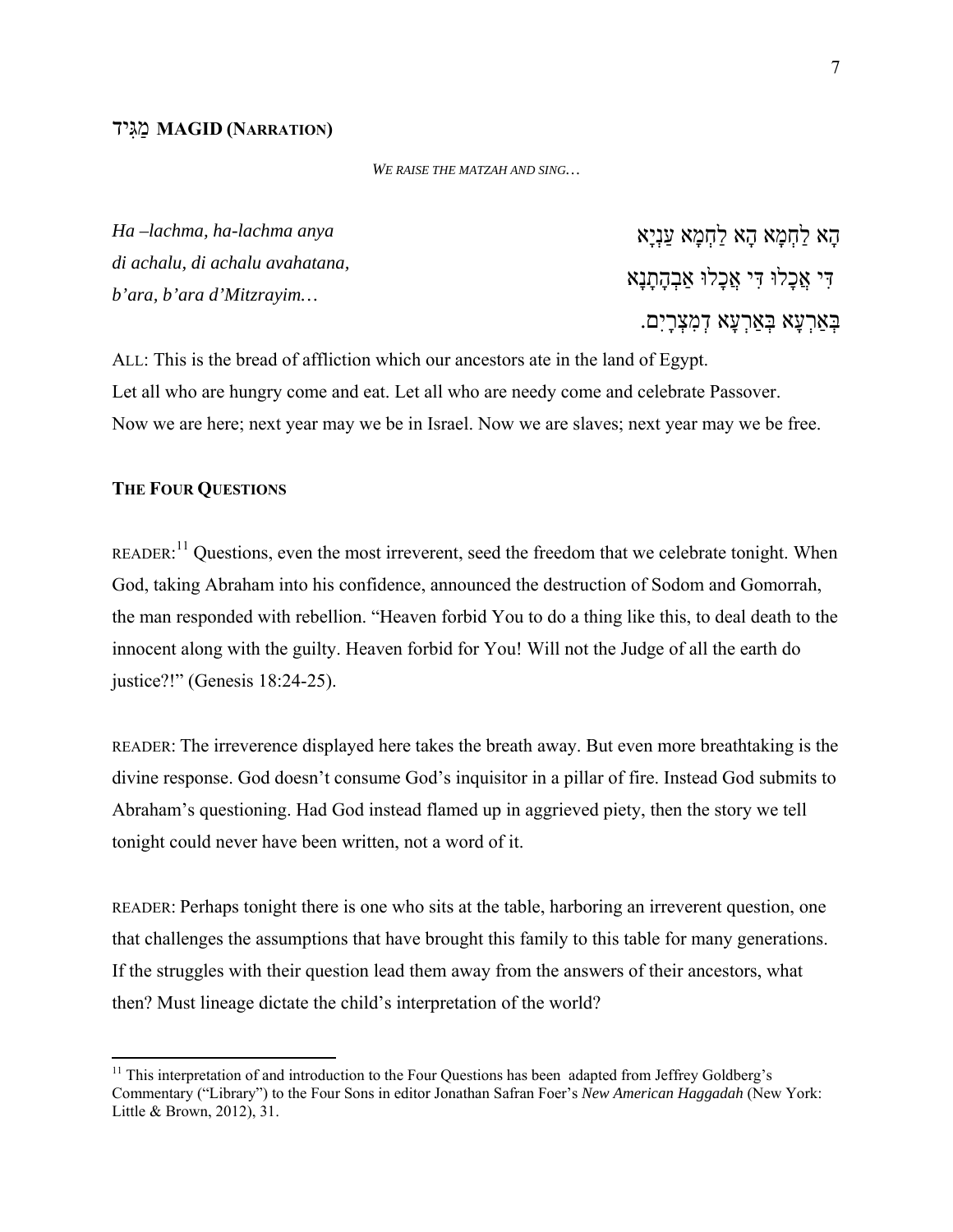*ANYONE WHO WISHES MAY RAISE A QUESTION… BEHIND THE RECITATION OF THE TRADITIONAL FOUR QUESTIONS ARE OUR OWN VOICED AND UNVOICED INQUIRIES.* 

*Mah nishtanah ha-lailah ha-zeh mi-kol ha-leilot? She-b'chol ha-leilot anu ochlim chameitz u'matzah ha-lailah ha-zeh kulo matzah. She-b'chol ha-leilot anu ochlim sh'ar yerakot—halailah ha-zeh maror. She-b'chol ha-leilot ein anu matbilin afilu pa'am echat—ha-lailah ha-zeh sh'tei p'amim. She-b'chol ha-leilot anu ochlim ochlim bein yoshvin u'vein m'subin—ha-lailah ha-zeh kulanu m'subin.* 

מַה נִּשְׁ תַּנָּה הַלַּיְלָה הַזֶּה מִכָּל הַלֵּילוֹת? שֶׁ בְּכָל הַלֵּילוֹת אָנוּ אוֹכְלִין חָמֵץ וּמַצָּה . הַלַּיְלָה הַזֶּה כֻּלּוֹ מַצָּה : שֶׁבְּכַל הַלֵּילוֹת אַנוּ אוֹכִלְין שְׁאָר יְרָקוֹת הַלַּיְלָה הַזֶּה מָרוֹר: שֶׁ בְּכָל הַלֵּילוֹת אֵין אָנוּ מַטְבִּילִין אֲפִילוּ פַּעַם אֶחָת .הַלַּיְלָה הַזֶּה שְׁ תֵּי פְעָמִים: שִׁבַּכַל הַלִּילוֹת אָנוּ אוֹכַלִין בֵּין יוֹשֵׁבֵין וּבֵין מְסֻבִּין .הַלַּיְלָה הַזֶּה כֻּלָּנוּ מְסֻבִּין:

*What differentiates* this night from all other nights?

On all other nights, we eat *chameitz* (leaven) and *matzah*. Tonight, why only *matzah*? On all other nights, we eat any kinds of herbs. Tonight, why bitter herbs? On all other nights, we do not dip even once. Tonight, why do we dip the greens twice? On all other nights, we eat sitting or reclining. Tonight, why do we all recline?

READER: In addition to the Four Questions, tonight we ask ourselves a fifth. We are commanded to celebrate as if each one of us were personally liberated from Egypt. In the next year, how do you hope to bring yourself closer to your place of freedom?<sup>12</sup>

*ANYONE WHO WISHES MAY ANSWER THE FIFTH QUESTION…* 

<sup>&</sup>lt;sup>12</sup> Adapted from the 2012 Keshet *haggadah* for NYU's Bronfman Center, itself adapted from online sources. I regret that I was unable to locate the original sources in order to cite them properly.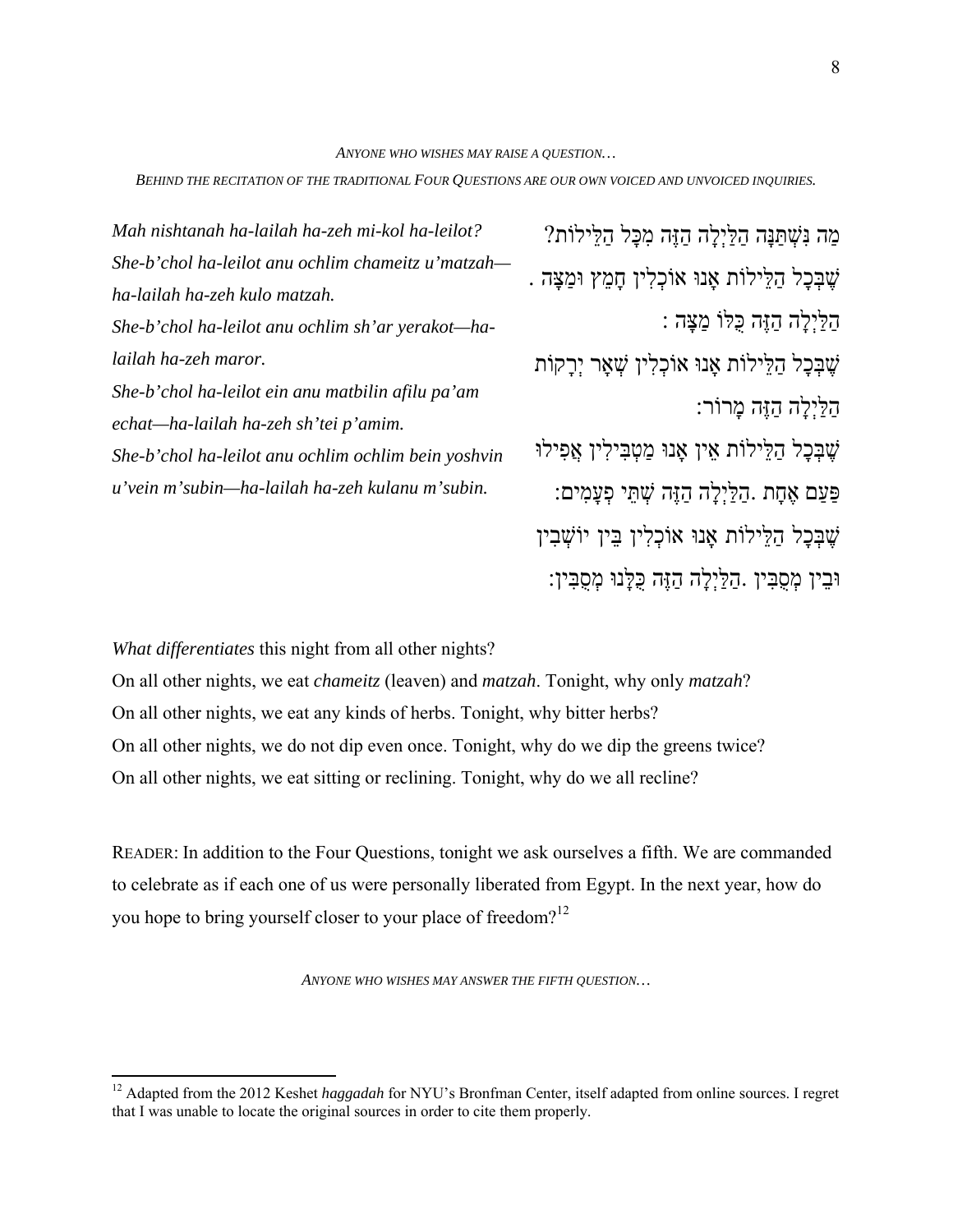ALL: We were slaves to Pharaoh in Egypt, but the Eternal our God brought us out with a mighty hand and an outstretched arm. Had not God brought our ancestors out of Egypt, then we, our children and our grandchildren would still be enslaved to Pharaoh in Egypt. Even if we all were wise and perceptive, experienced, and versed in Torah, it would still be our duty to tell about the Exodus from Egypt.

# **THE FOUR CHILDREN <sup>13</sup>**

READER: Four times the Torah speaks about children in connection with the telling of the Exodus story, but nothing is said about the character of these children. Rabbinic *midrash* viewed these passages as representing different types of children: One who is wise, one who is wicked, one who is simple, and one who does not know enough to ask.

READER: Yet we know that no child is all wise, all wicked, all simple, or incapable of asking anything. At different points in our lives, we have been all of these children: One who is eager, one who is hostile, one who is passive, and one who is bewildered.

READER: We have asked the cleverest of questions; we have challenged provocatively; we have simply wanted to know the answer; we have been so confused that we could not speak. We have been all of these children: One who is aware, one who is alienated, one who is direct, and one who is silent.

*NOT EVERYONE AT OUR TABLE TONIGHT HAS FAMILIARITY WITH THE EXODUS STORY AS TOLD IN THE TORAH. WE THEREFORE READ THIS ABRIDGED VERSION OF THE TALE. ALL ARE ENCOURAGED TO ASK QUESTIONS.* 

READER:<sup>14</sup> "A new king arose over Egypt who did not know Joseph" (Exodus 1:8). Pharaoh subjected the people Israel to hard labor and bitter bondage—yet, the more they were oppressed, the more they increased and spread out.

<sup>&</sup>lt;sup>13</sup>Adapated from *A Night of Questions: A Passover Haggadah* 49.<br><sup>14</sup> Adapted from the Book of Exodus.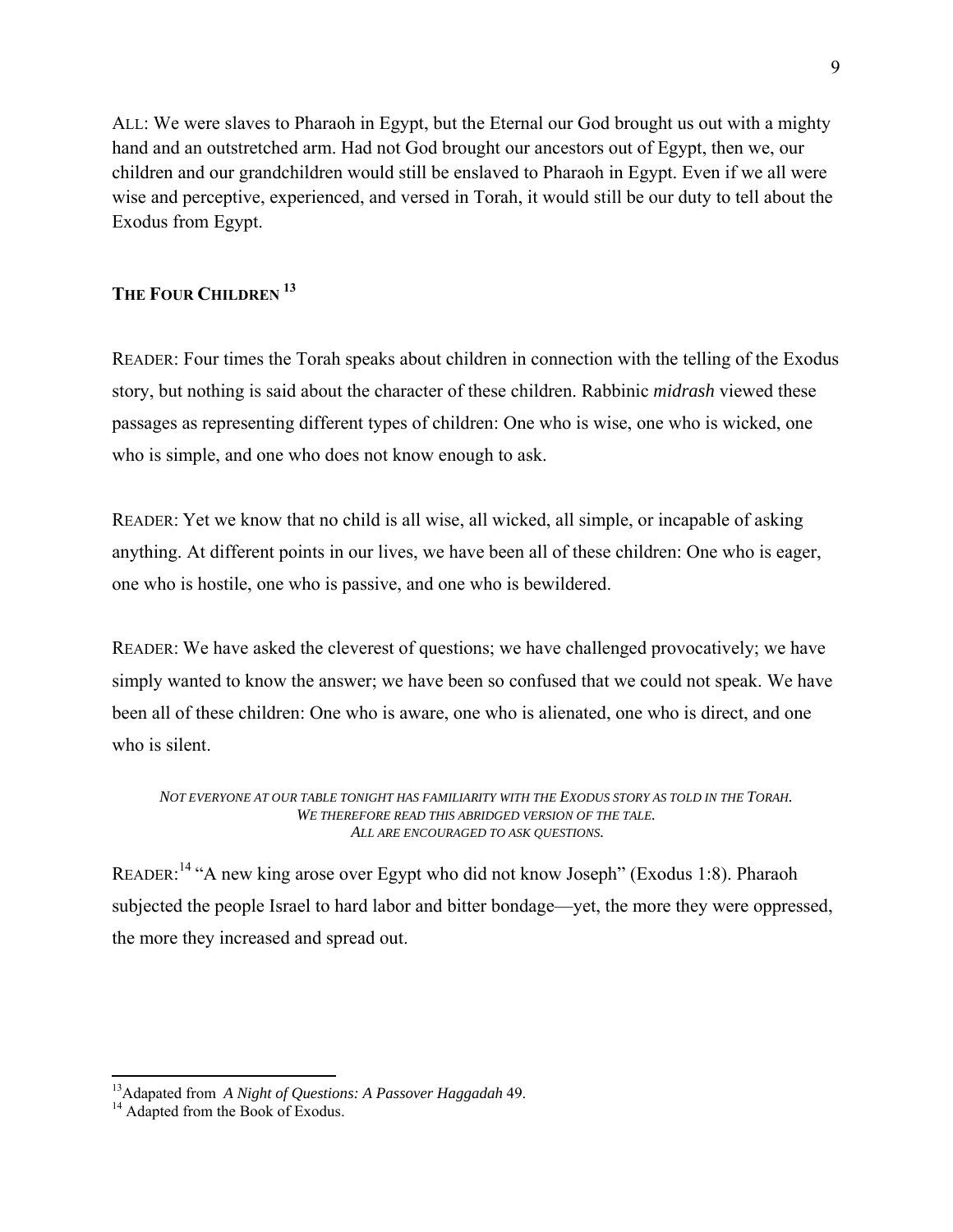READER: And so Pharaoh ordered Shifra and Puah, the Hebrew midwives, to drown all male Hebrew children in the waters of the Nile. But these brave women defied Pharaoh's edict, and Pharaoh turned instead to his subjects, declaring that all male Hebrew babies be killed.

READER: To save her son from this edict, Yocheved hid him in a basket among the reeds of the Nile, where his sister stood silently watching over as Pharaoh's own daughter took the child in, naming him Moses and raising him as her own. When he had grown up, he killed an Egyptian taskmaster who had beaten an Israelite slave, and he fled to the desert.

READER: There in the desert Moses encountered a bush that burned, but was not consumed by the flames. "I am the God of your ancestors—the God of Abraham, the God of Isaac, the God of Jacob," said a Voice (Exodus 3:6). And Moses heeded the Eternal's command, returning to Egypt and demanding of the Pharaoh to let God's people go.

READER: But Pharaoh would not listen, stiffening his heart against the cries of a people enslaved and against the pleas of Moses. God hardened Pharaoh's heart. Again and again, Pharaoh refused to let the people go, until God performed such signs and wonders as had never been experienced before, bringing plague after plague upon Pharaoh and his people.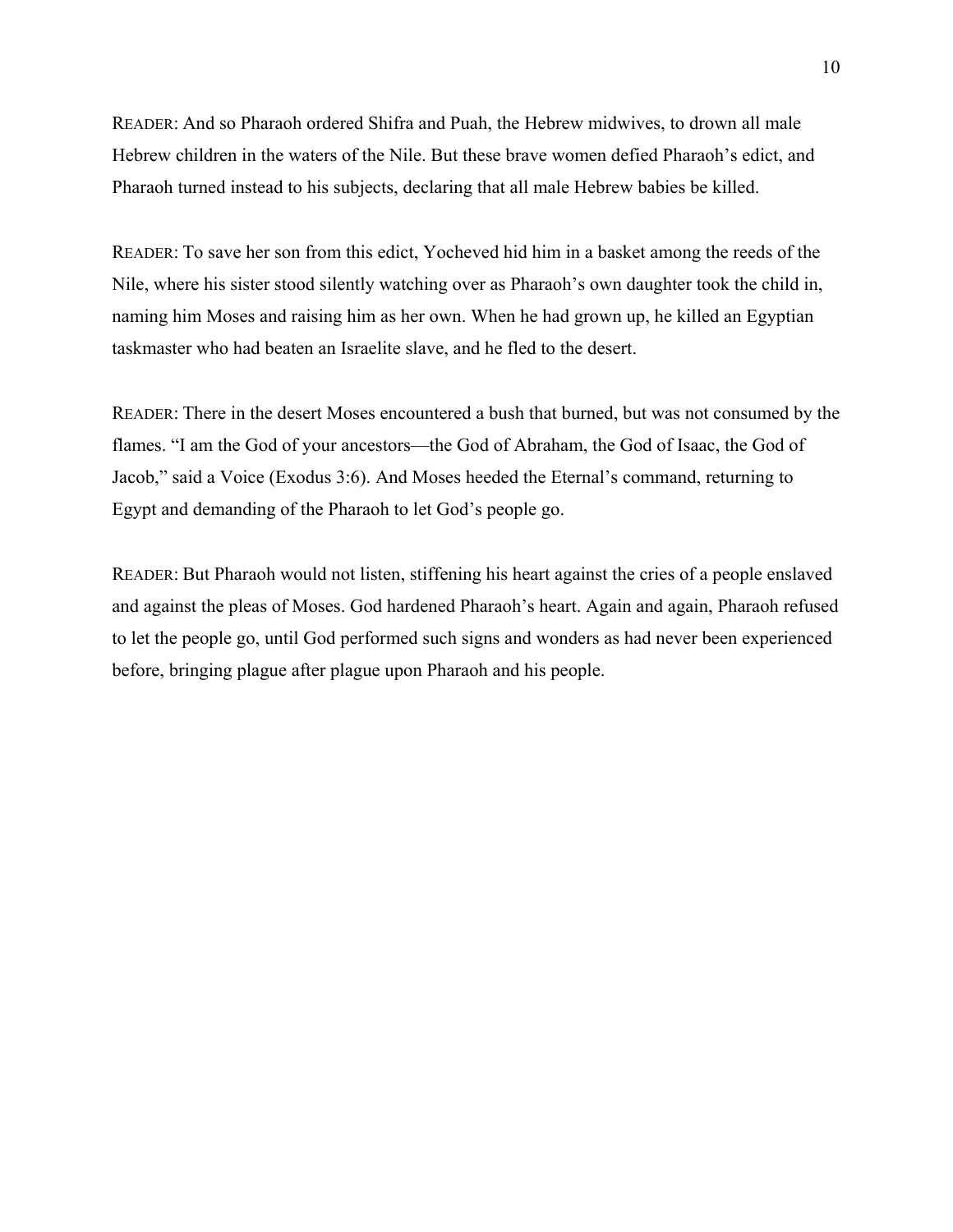## **THE TEN PLAGUES**

ALL: These are the ten plagues which God brought down upon Egypt:

*AS EACH PLAGUE IS MENTIONED, EACH PERSON TAKES A DROP OF WINE FROM THE CUP AND RECITES:*

| Dam.            | Fם.                 | Blood.                  |
|-----------------|---------------------|-------------------------|
| Tzfardei'a.     | <u>צְפַרְדֵעַ</u> . | Frogs.                  |
| Kinim.          | כִּנִּים.           | Lice.                   |
| Arov.           |                     | Beasts.                 |
| Dever.          | עֲרוֹב.             | Cattle Plague.          |
| Sh'chin.        | דֶּבֶר.             | Boils.                  |
| Barad.          | ִשְׁחִין.           | Hail.                   |
| Arbeh.          | ַבְּרָד.            | Locusts.                |
| Choshech.       | אַרִבֵּה.           | Darkness.               |
| Makat bechorot. | ּח שֶׁךָ.           | Death of the Firstborn. |
|                 | מכת בִּכוֹרוֹת.     |                         |

READER:<sup>15</sup> "In the middle of the night the Eternal struck down all the first-born in the land of Egypt […]. And Pharaoh arose in the night […] because there was a loud cry in Egypt; for there was no house where there was not someone dead" (Exodus 12:29-30).

READER: Death and destruction had passed over the homes of the Israelites, their doorways and lintels smeared with lamb's blood. And on that long and terrible night, the people Israel fled Egypt, their bread unleavened, fleeing into the desert until they reached the shores of the Sea.

 <sup>15</sup> Adapted from the Book of Exodus.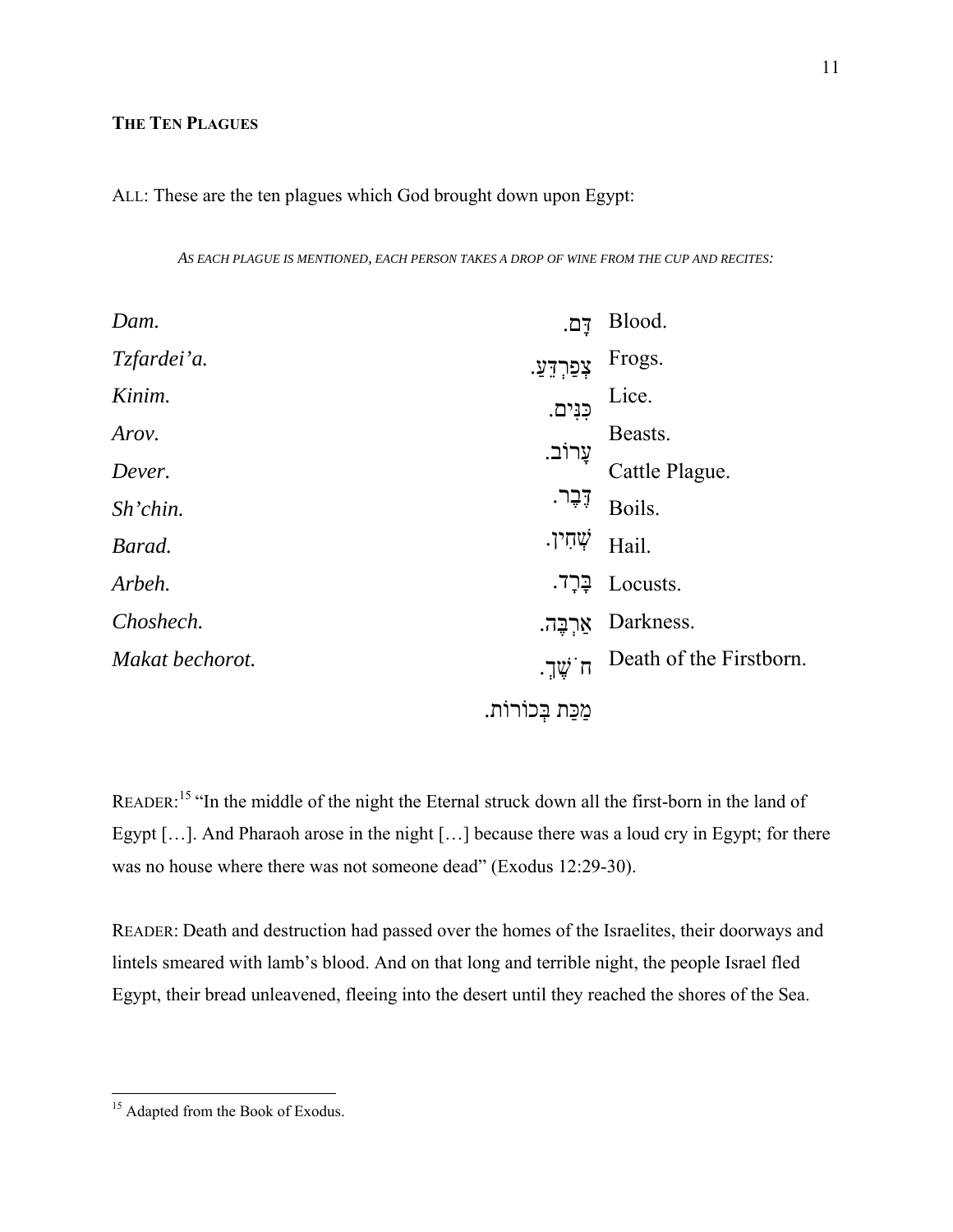READER: Suddenly they heard Pharaoh's chariots fast upon them. And God told Moses to stretch out his staff over the waters. And all through the night the wind blew, and the sea parted, and so Israel traversed the sea, with the waters like a wall to their right and to their left.

READER: Behind them Pharaoh's chariots pursued, but God caused the waters to return upon them, drowning them in the waters, just as Pharaoh's edict had drowned the Hebrew children in the waters of the Nile.

READER: "Then Miriam, the prophetess, Aaron's sister, took a timbrel in her hand, and all the women went after her in dance with timbrels. And Miriam chanted for them: Sing to the Eternal, for God has triumphed gloriously; horse and driver God has hurled into the sea" (Exodus 15:20- 21).

## **DAYEINU**

| Ilu hotzi hotzianu mi-Mitzrayim dayeinu!                                  | אַלוּ הוֹצִיאַנוּ מִמְּצְרַיִם דַיֵּנוּ!   |
|---------------------------------------------------------------------------|--------------------------------------------|
| Ilu natan lanu et ha-Torah dayeinu!                                       | אִלוּ נַתַן לַנוּ אֵת־הַשַּׁבַּת דַיֵּנוּ! |
| Ilu natan lanu et ha-Shabbat dayeinu!                                     |                                            |
| Dai-dai-einu!                                                             | אִלוּ נַתַן לַנוּ אֶת־הַתּוֹרַהדַיֵּנוּ!   |
| If God had only brought us out of Egypt it would have been enough for us! |                                            |
| If God had only given us the Torah it would have been enough for us!      |                                            |
| If God had only given us the Sabbath it would have been enough for us!    |                                            |

READER:<sup>16</sup> God did all this for our ancestors and for us. Therefore we should work, speak out, strive, and fight for the redemption of all the people of the world, as it is written: "You shall not oppress a stranger, for you know the feelings of the stranger, having yourselves been strangers in the land of Egypt"(Exodus 23:9).

 16 Adapted from *A Night of Questions*, 71.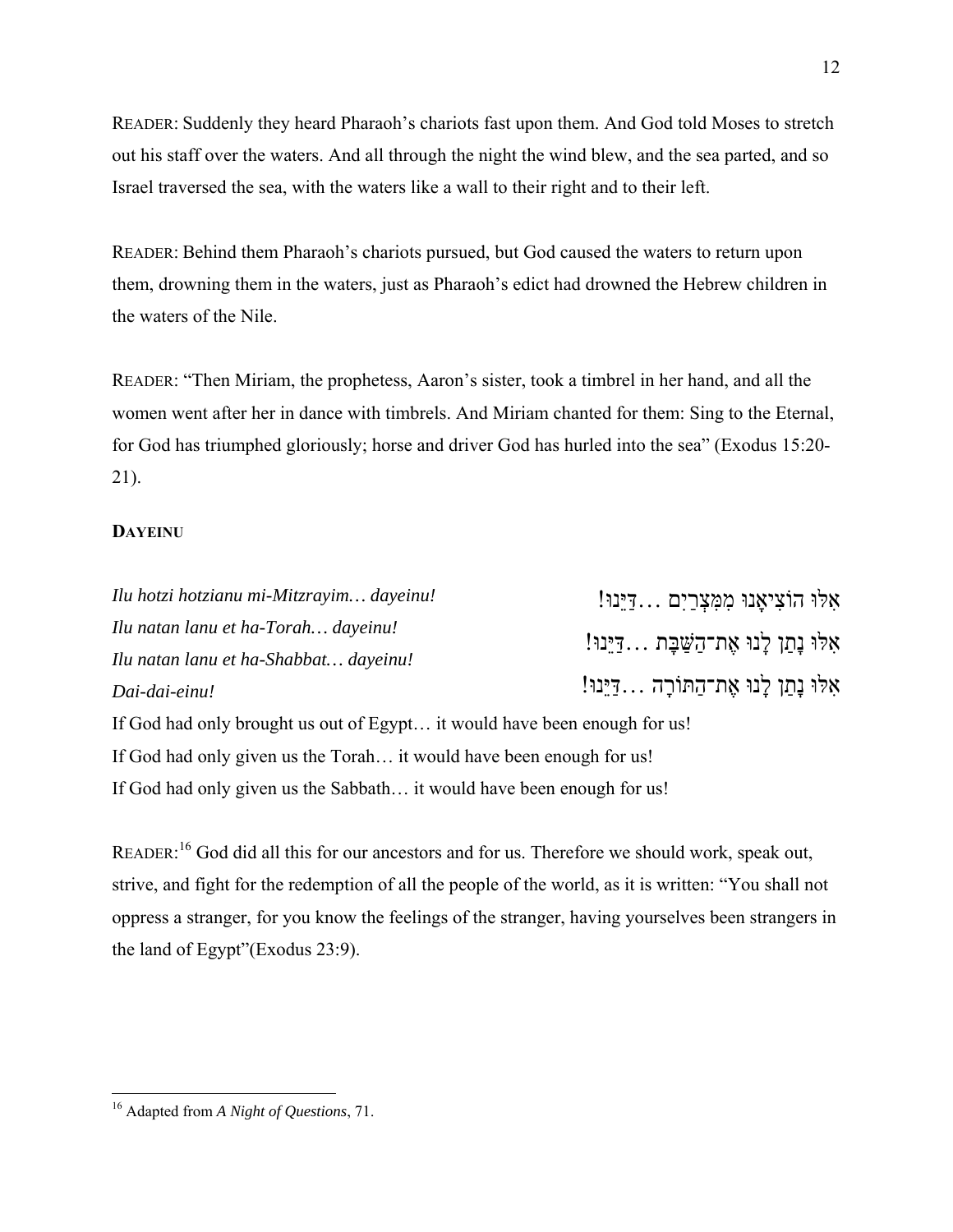#### **SECOND CUP**

*A MEMBER OF OUR COMMUNITY SHARES A COMING-OUT STORY… WE FILL, LIFT, AND DEDICATE THE SECOND CUP OF WINE*.

*B'ruchah At, Yah, Eloheinu Ruach ha-olam, boreit p'ri ha-gafen.* בְּרוּכָה ְאַת יָה ,אֱלֹהֵינוּ ַ רוּח הָעוֹלָם ,בּוֹרֵאת פְּרִי הַגָּפֶן.

Blessed are You, Eternal our God, spirit of the universe, who creates the fruit of the vine.

# **THE SYMBOLS**<sup>17</sup>

READER: Our *seder* plate holds ancient and contemporary symbols, reminding us of our people's Exodus from Egypt and calling us to the ethical treatment of neighbor and stranger alike.

READER: (*Lift the vegetable*) Greens represent new growth, and our own potential to reinvent ourselves, to sink our roots deep into the earth, and to reach always toward the light. We dipped this potential into the salt water of our tears, both now and in times past

READER: (*Lift the egg*) The egg brings to mind rebirth and the cycle of the seasons; it calls us to consider our own generative possibilities: what will we create in our own lifetime?

READER: (*Lift the shank bone*). The lamb shank represents the sacrifices we have made to survive. Hiding our authentic selves, risking the revelation of the truth, entering a Jewish community where we were not sure we'd be welcomed—each of us has made sacrifices that brought us here.

READER: (*Lift the maror*) We taste the bitter herb to remind us of the bitterness of Egyptian bondage. It stings, bringing tears to our eyes, as we recall contemporary discrimination.

<sup>17</sup> Adapted from the 2012 Bronfman Center Queer *haggadah*.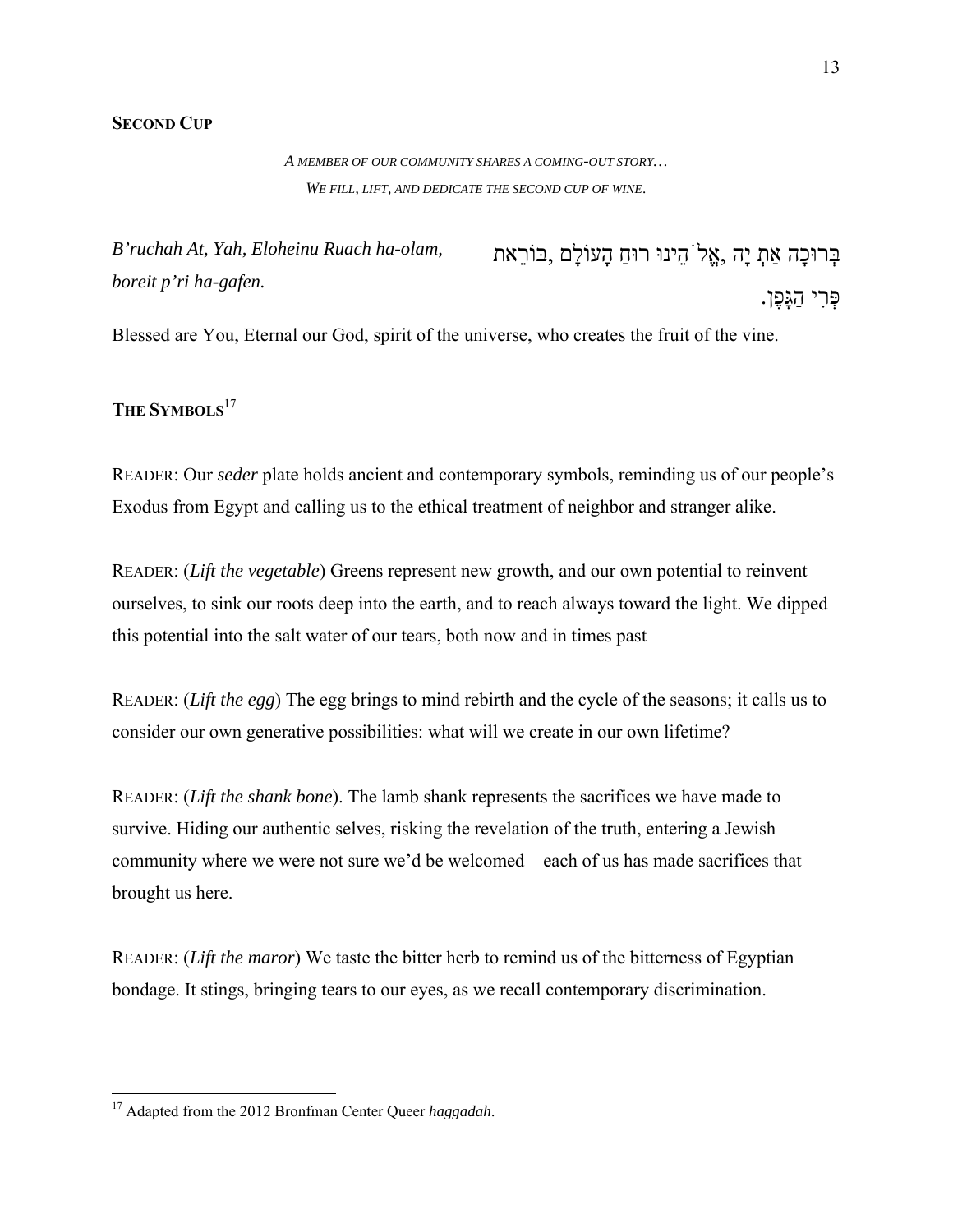READER: (*Lift or point out the charoset*) This *charoset* represents the mortar that bound the bricks our ancestors labored to make for Pharaoh, and reminds us of the vibrant new communities we are building today.

READER: (*Lift the matzah*) The unleavened bread reminds us of life's brittleness. Too many among us come here with flattened hearts. May tonight's *seder* enable our spirits to rise.

READER: And our *seder* plate contains another symbol: the orange. A new and growing tradition, the orange represents the notion that there is—there must be—a place at the table for all of us, regardless of gender, gender identity, or sexual orientation. As Jews we constantly re-create ourselves; our symbol is a fruit that carries within the seeds of its own rebirth.

## **(HANDWASHING (ROHTZAH רָחְ צָ ה**

*WE PASS AROUND THE BOWL AND CUP AND WASH.* 

*Baruch Atah, Adonai Eloheinu, melech haolam, asher kideshanu b'mitzvotav, v'tzivanu al netilat yadayim.* ָבְרוּךְ אַתָּה יְיָ אֱלֹ`הֵינוּ מֶלֶךְ הַעוֹלַם ,אֲשֶׁר קִדְּשָׁ נוּ בְּמִצְוֹתָיו ,וְצִוָּנוּ עַל נְטִילַת יָדָיִם.

Blessed are You, Eternal our God, Sovereign of the universe, who hast sanctified us with commandments, and commanded us concerning the washing of the hands.

## **MATZAH MOTZI מוֹצִ יא מַ צָּ ה**

| B'ruchah At, Yah, Eloheinu Ruach ha-olam, | ַבְרוּכָה אַתְ יָה ,אֱלֹ הֵינוּ רוּחַ הָעוֹלָם |
|-------------------------------------------|------------------------------------------------|
| ha-motzi'ah lechem min ha-aretz.          | הַמּוֹצִיאָה לֶחֶם מִן הָאֲרֶץ.                |
|                                           |                                                |

Blessed are You, Eternal our God, spirit of the universe, who brings forth bread from the earth.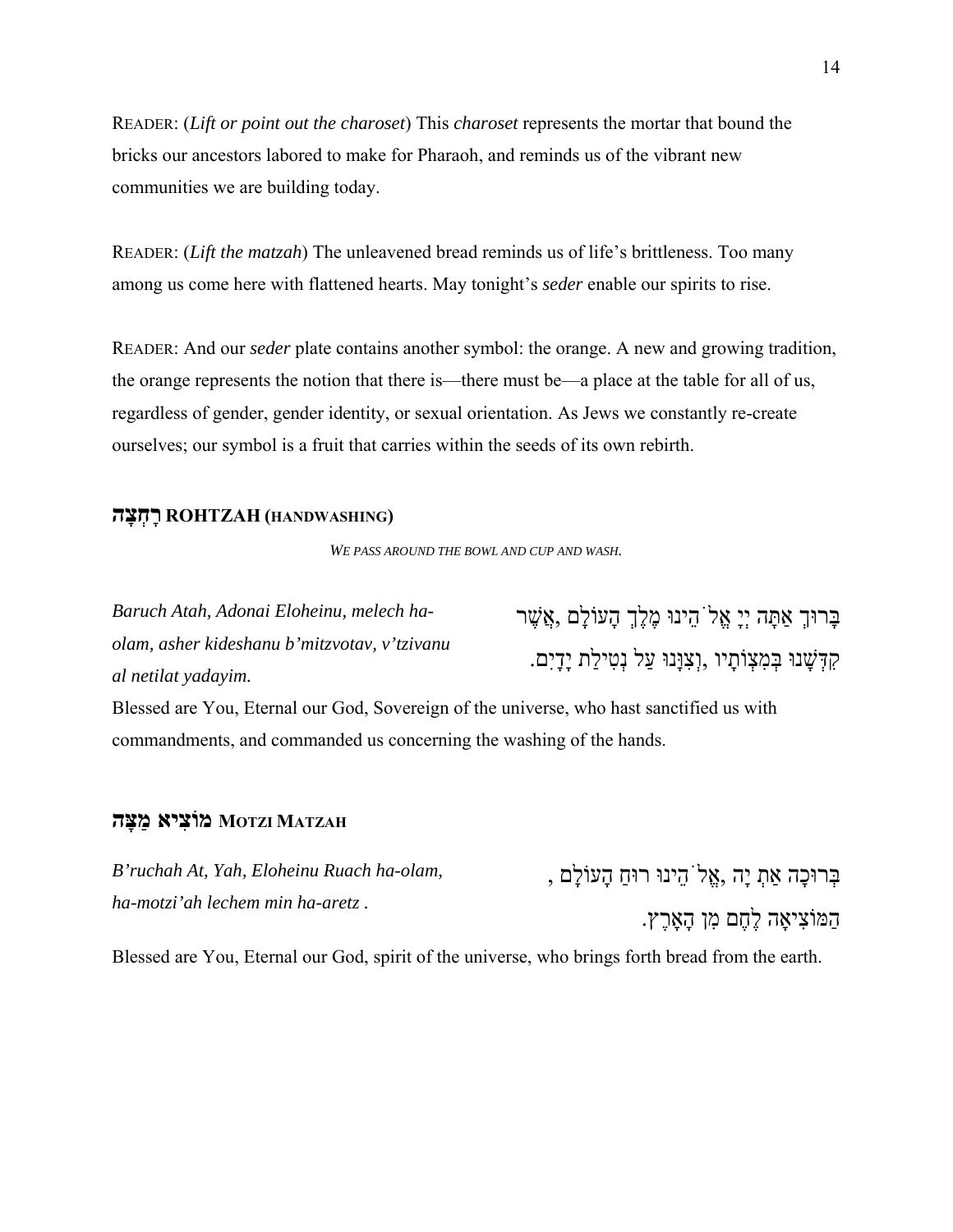*Baruch Atah, Adonai Eloheinu, melech haolam, asher kideshanu b'mitzvotav v'tzivanu al acilat matzah.*

בּ ְ ָרוּך אַתָּה יְיָ ,אֱלֹהֵינוּ מֶלְֶך הָעוֹלָם ,אֲשֶׁ ר קִדְּשָׁ נוּ בְּמִצְוֹתַָיו וְצִוָּנוּ עַל אֲכִילַת מַצָּה.

Blessed are You, Eternal our God, sovereign of the universe, who sanctifies us with commandments and commands us concerning the eating of *matzah*.

## **MAROR מָ רוֹר**

*WE BLESS AND EAT THE MAROR.* 

| B'ruchah At, Yah, Eloheinu Ruach ha-olam, | ּבְרוּכָה אַתְ יָה ,אֱלֹ הֵינוּ רוּחַ הָעוֹלַם ,אֲשֵׁר   |
|-------------------------------------------|----------------------------------------------------------|
| asher kideshanu b'mitzvotav v'tzivanu al  | קִדְּשָׁנוּ בְּמִצְוֹתָיו וְצִוָּנוּ עַל אֲכִילַת מָרוֹר |
| achilat maror.                            |                                                          |

Blessed are You, Eternal our God, spirit of the universe, who sanctifies us with commandments and commands us concerning the eating of bitter herbs.

# **KORECH כּוֹרְֵך**

*WE MAKE A SANDWICH WITH MATZAH, MAROR, AND CHAROSET.* 

READER: Perhaps this sandwich reminds us of Hillel's practice in the days of the Temple, when he would fulfill the Torah's statement—that the people Israel would eat the Passover sacrifice with unleavened bread and bitter herbs.

READER: Perhaps, too, it reminds us of aspects of this very community, or of ourselves—bitter and cracked surfaces that give way to the sharp, fresh evidence of our labors in the world, tempered with sweetness combined from many sources. We are bitter and sweet, stubborn and giving. It is with our diversity that we begin our festive meal.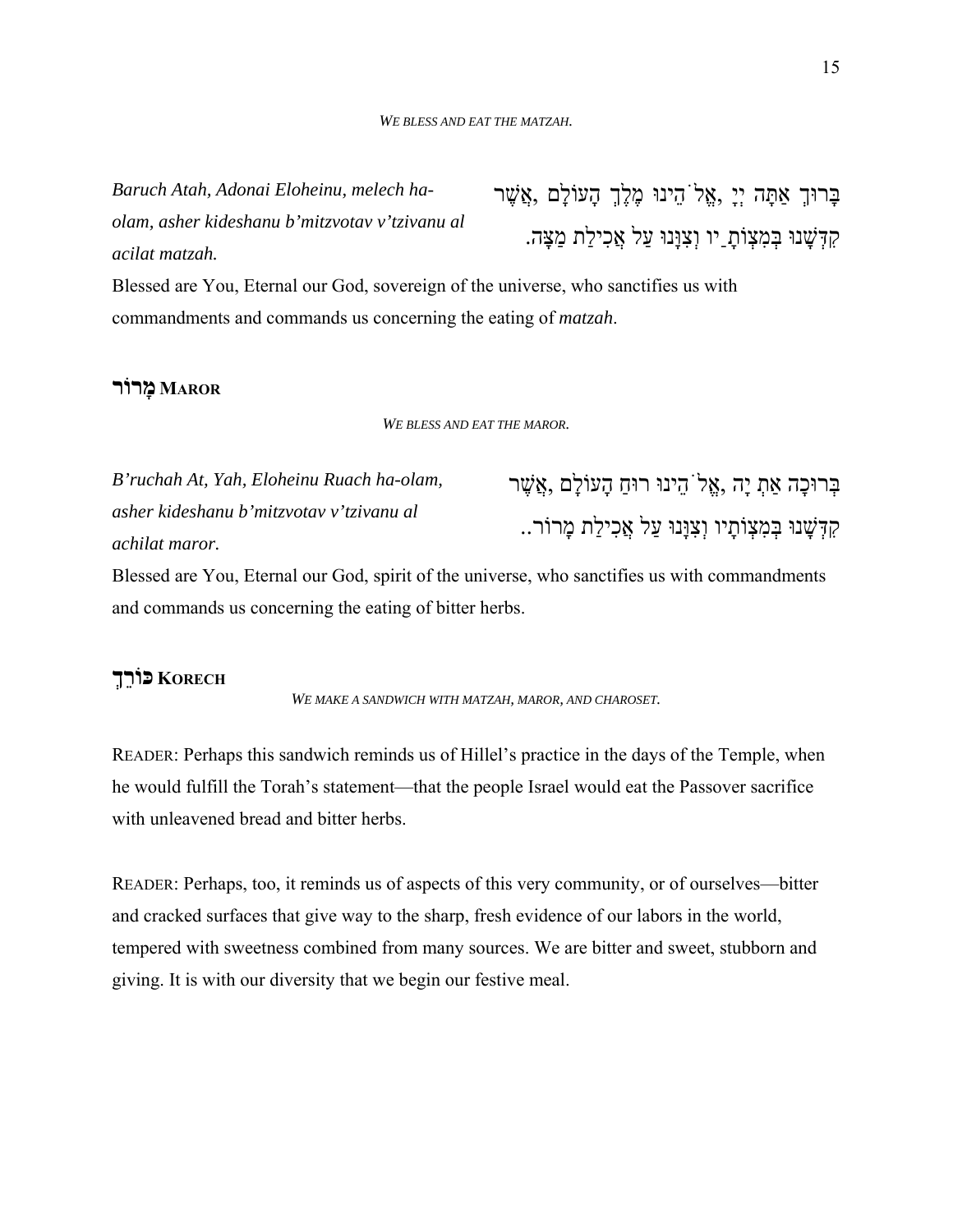# **ORECH SHULHAN ֻשׁלְחָ ן עוֹרְֵך**

#### *THE PASSOVER MEAL IS SERVED!*

*AS YOU ENJOY YOUR FOOD, YOU MIGHT CONSIDER TURNING TO THOSE AROUND YOU TO ENGAGE IN CONVERSATION. THE FOLLOWING QUESTIONS ARE OFFERED AS SUGGESTIONS AND STARTING POINTS…* 

- What questions does this *haggadah* spark in you?
- With what characters in the Exodus story do you identify?
- What do the symbols on the *seder* plate mean to you?
- At what times in your life have you found yourself as the wise child? The wicked child? The simple child? The silent child?
- What other queer connections do you see to the tale of the Exodus, to the symbols on the *seder* plate, or to the Passover ritual?
- Have you ever, like Pharaoh, experienced a hardening of the heart? What helped to change your mindset toward liberation?
- Passover is a home ritual. For some queer people, going home can be complicated; home might even be the place from which you were expelled. How is it to celebrate this holiday here with this family?

## **פוּן ָצ TZAFUN (FINDING THE** *AFIKOMAN***)**

*IN GOOD JEWISH TRADITION, PRIZES FOR THOSE WHO FIND THE AFIKOMAN!* 

# **ךְֵרָבּ BARECH (BLESSING AFTER THE MEAL) 18**

*B'rich Rachamana, malka d'alma,* 

*marei d'hai pita.*

בריך רחמנא מלכא דעלָמא

מריה דהאי פיטא.

Blessed be the Merciful One, sovereign of the universe, master of this bread.

Oh, Lord, prepare me to be a sanctuary, pure and holy, tried and true, and with thanksgiving I'll be a living sanctuary for you.

<sup>&</sup>lt;sup>18</sup> This blessing derived from the Babylonian Talmud (*Berachot* 40b), is usually recited only in times of duress or hurry. We adapt it for use here, employing a tune that also serves as a setting for the Christian song "Sanctuary." Thanking God, who is Full of Mercy, with these words, we also express our desire to reach across religious and cultural differences and welcome all to our table.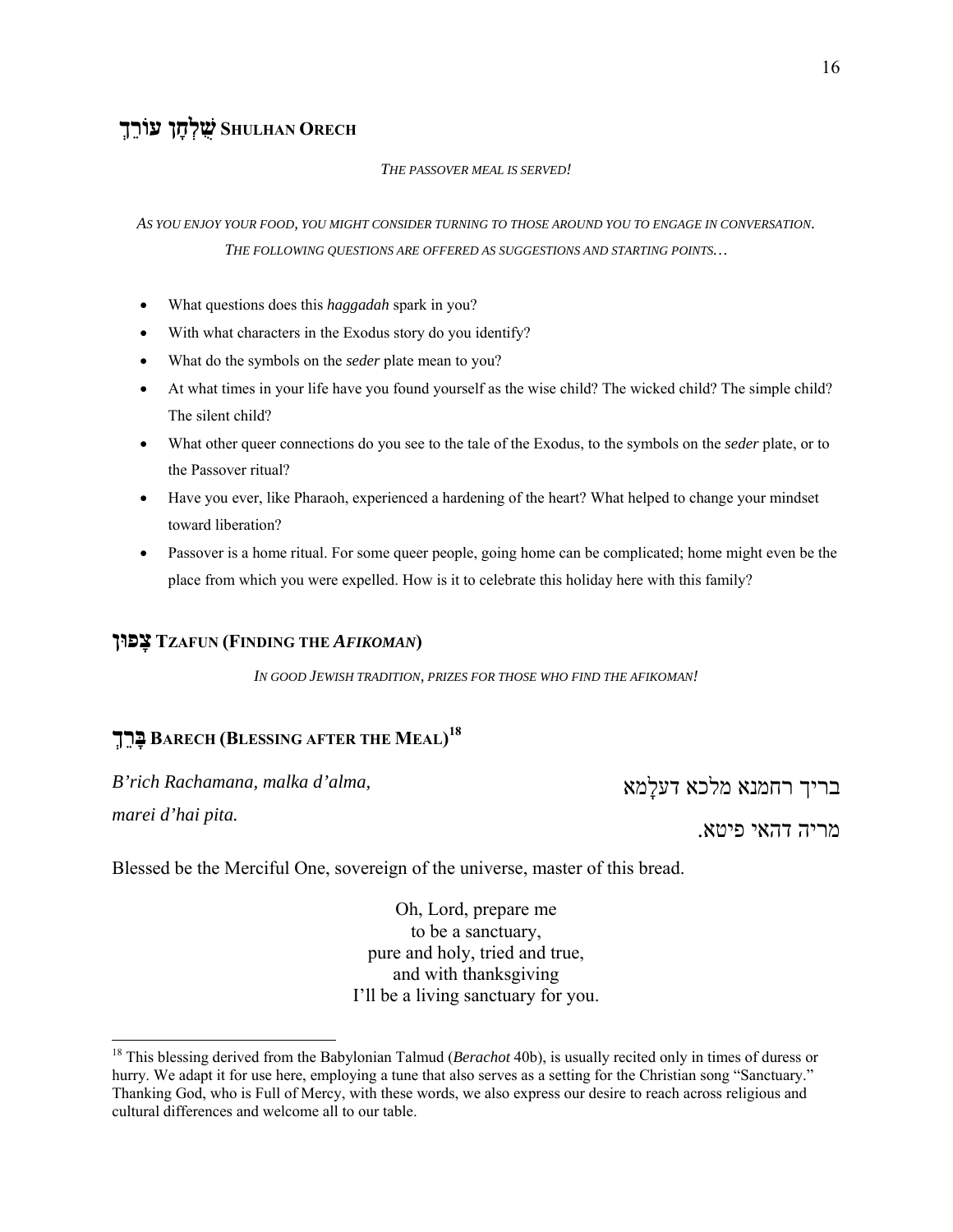# **THIRD CUP**

# *A MEMBER OF OUR COMMUNITY SHARES A COMING-OUT STORY… WE FILL, LIFT, AND DEDICATE THE THIRD CUP OF WINE*.

*B'ruchah At, Yah, Eloheinu Ruach ha-olam, boreit p'ri ha-gafen.* בְּרוּכָה אַתְ יָה ,אֱל<sup>ֹי</sup>הֵינוּ רוּחַ הָעוֹלָם ,בּוֹרֵאת פְּרִי הַגָּפֶן.

Blessed are You, Eternal our God, spirit of the universe, who creates the fruit of the vine.

# **SONGS (AND DESSERT)**

| Hava, hava nashira                                                                            | הבה הבה נשירה                                       |
|-----------------------------------------------------------------------------------------------|-----------------------------------------------------|
| shir haleluyah, shir haleluyah!                                                               | שיר הללו-יה שיר הללו-יה!                            |
| Let us sing a song of praise. Halleluyah!                                                     |                                                     |
| Lo yisa goy el goy cherev;                                                                    | לא ישא גוי אל גוי חרב                               |
| lo yilm'du od milchamah.                                                                      | לא ילמדו עוד מלחמה.                                 |
| Nation shall not lift up sword against nation; they shall never again study war (Isaiah 2:4). |                                                     |
| Min ha-metzar karati, Yah! Anani ba-merchav                                                   | ּמָן הַמֵּצַר קָרָאתִי יָּה ,עֲנָנִי בַמֶּרְחָב יָה |
| Yah!                                                                                          |                                                     |
|                                                                                               |                                                     |
| Out of the depths I called to you, Yah! God answered me with God's expansiveness!             |                                                     |
| Od yavo shalom aleinu                                                                         | עוד יבוא שלום עלינו                                 |
| Od yavo shalom aleinu                                                                         |                                                     |
| Od yavo shalom aleinu v'al kulam.                                                             | עוד יבוא שלום עלינו                                 |
| Salaam! aleinu v'al kol ha-olam.                                                              | עוד יבוא שלום עלינו ועל כלם                         |
| Salaam! Salaam!                                                                               | סלאם עלינו ועל כל העולם                             |
|                                                                                               | סלאם! סלאם!                                         |

Peace will surely come to us, to everyone. Salaam, for us and for the entire world. Peace!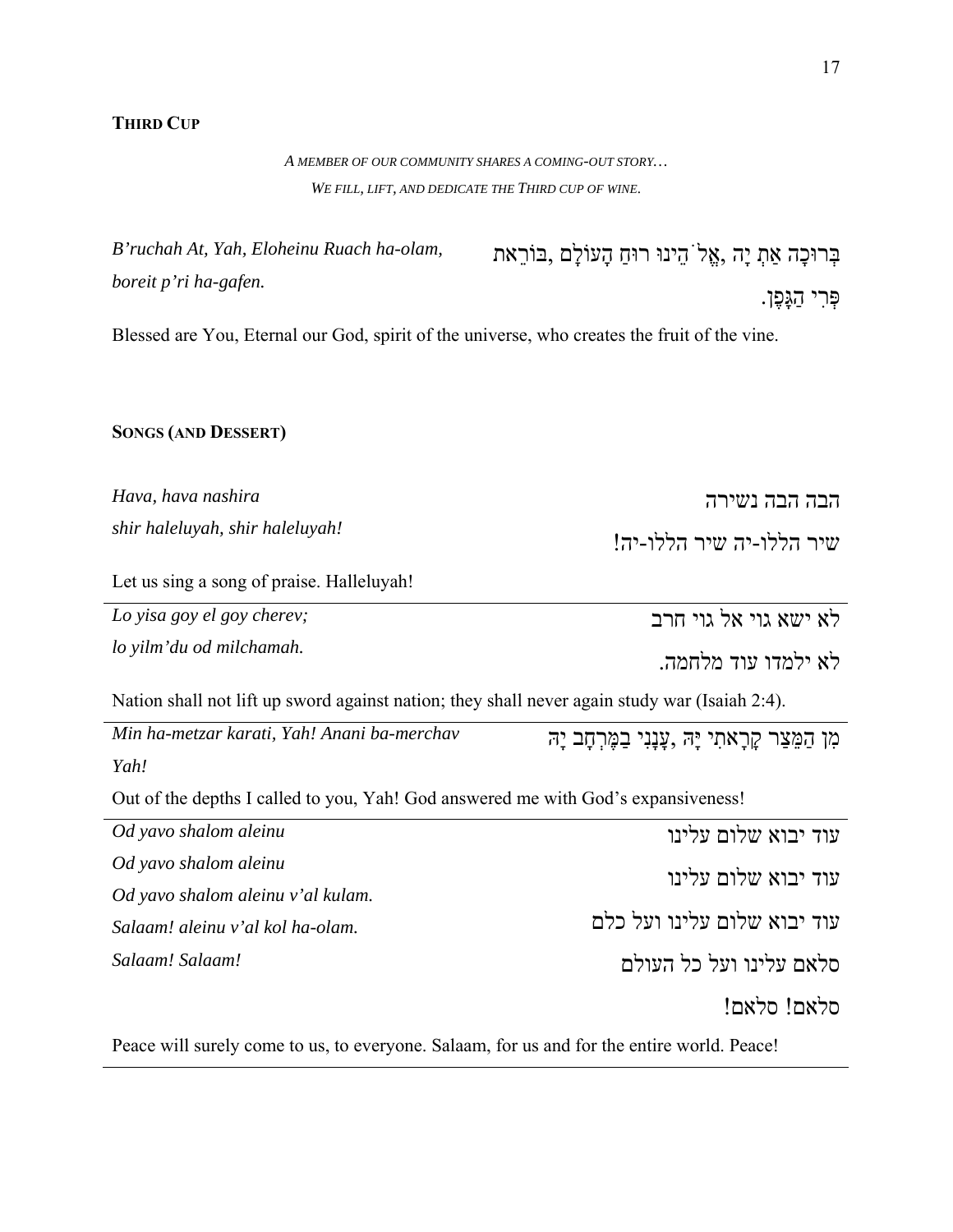#### **FOURTH CUP**

ALL:<sup>19</sup> We cannot forget those who remain behind in any land—any environment—of persecution, fearful of anti-Semitism, religious intolerance, homophobia, or bigotry of any kind. To those still seeking liberty of life, to those striving courageously to build a community, and to those of all humankind that strive to live a free and equal existence with all people of the world, we pledge our continued vigilance, support, and solidarity.

ALL: And we take a breath in silence before blessing this, our fourth cup, to honor those who are as yet unable to emerge from their narrow straits.

*WE FILL, LIFT, TAKE A BREATH, AND DEDICATE THE FOURTH CUP OF WINE*.

*B'ruchah At, Yah, Eloheinu Ruach ha-olam, boreit p'ri ha-gafen.* בְּרוּכָה ְאַת יָה ,אֱלֹהֵינוּ ַ רוּח הָעוֹלָם ,בּוֹרֵאת פְּרִי הַגָּפֶן.

Blessed are You, Eternal our God, spirit of the universe, who creates the fruit of the vine.

#### **ELIJAH'S CUP**

READER: We open the door for Elijah, that mysterious prophet whom tradition promises will resolve every dispute, smooth over every conflict, and reveal the Messianic Age—a time of peace and security for all of us. Tonight we voice our wish for peace and wholeness through the words of Jewish artist Judy Chicago, to remind us that Judaism has much to teach—and much to learn from—the wide world.

<sup>19</sup> Adapted from theJQ International *LGBTQ Haggadah.*